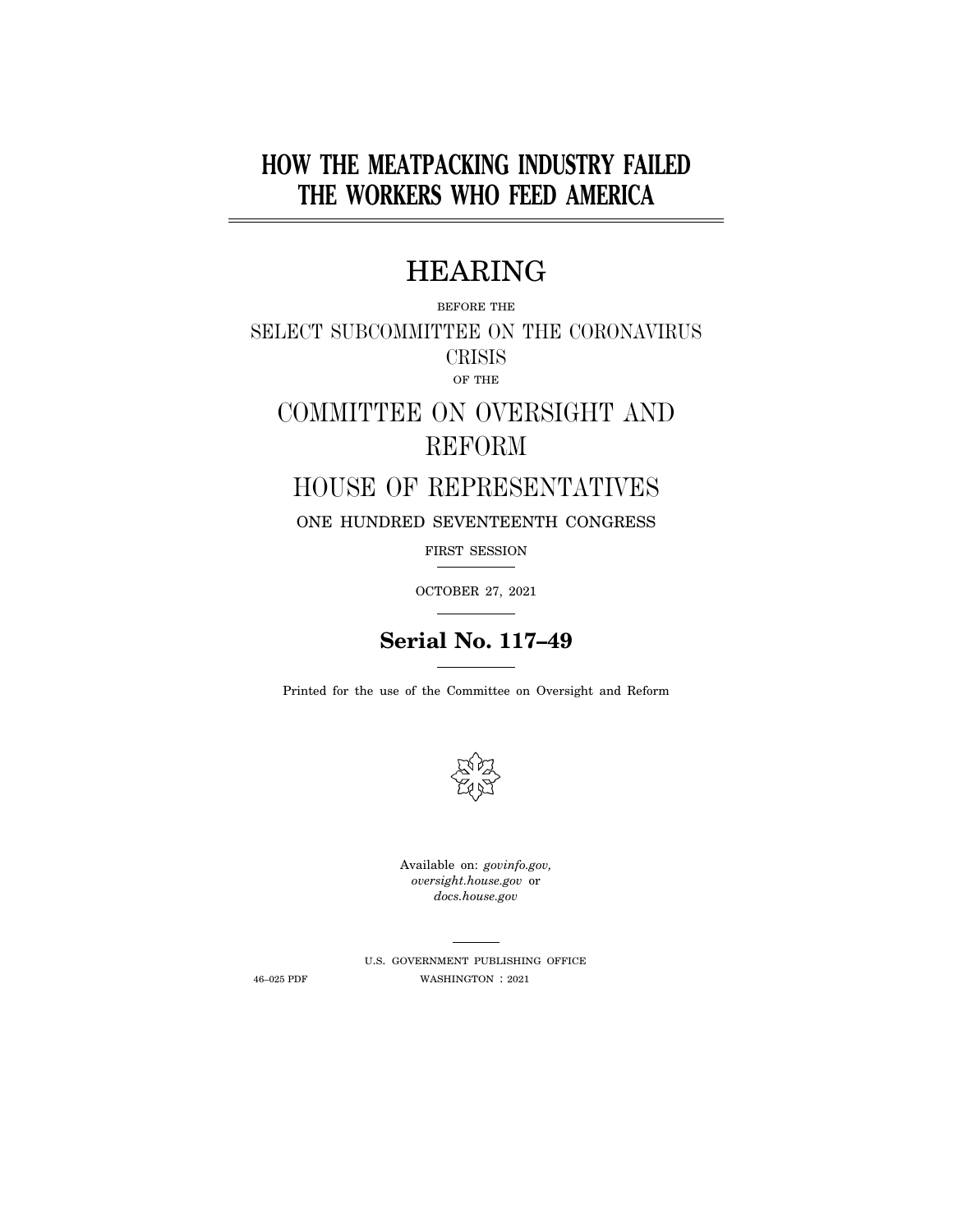### COMMITTEE ON OVERSIGHT AND REFORM

#### CAROLYN B. MALONEY, New York, *Chairwoman*

ELEANOR HOLMES NORTON, District of Columbia STEPHEN F. LYNCH, Massachusetts JIM COOPER, Tennessee GERALD E. CONNOLLY, Virginia RAJA KRISHNAMOORTHI, Illinois JAMIE RASKIN, Maryland RO KHANNA, California KWEISI MFUME, Maryland ALEXANDRIA OCASIO-CORTEZ, New York RASHIDA TLAIB, Michigan KATIE PORTER, California CORI BUSH, Missouri DANNY K. DAVIS, Illinois DEBBIE WASSERMAN SCHULTZ, Florida PETER WELCH, Vermont HENRY C. "HANK" JOHNSON, JR., Georgia JOHN P. SARBANES, Maryland JACKIE SPEIER, California ROBIN L. KELLY, Illinois BRENDA L. LAWRENCE, Michigan MARK DESAULNIER, California JIMMY GOMEZ, California AYANNA PRESSLEY, Massachusetts MIKE QUIGLEY, Illinois

JAMES COMER, Kentucky, *Ranking Minority Member*  JIM JORDAN, Ohio PAUL A. GOSAR, Arizona VIRGINIA FOXX, North Carolina JODY B. HICE, Georgia GLENN GROTHMAN, Wisconsin MICHAEL CLOUD, Texas BOB GIBBS, Ohio CLAY HIGGINS, Louisiana RALPH NORMAN, South Carolina PETE SESSIONS, Texas FRED KELLER, Pennsylvania ANDY BIGGS, Arizona ANDREW CLYDE, Georgia NANCY MACE, South Carolina SCOTT FRANKLIN, Florida JAKE LATURNER, Kansas PAT FALLON, Texas YVETTE HERRELL, New Mexico BYRON DONALDS, Florida

JENNIFER GASPAR, *Deputy Staff Director & Chief Counsel*  BETH MUELLER, *Chief Investigative Counsel*  DEREK COLLINS, *Clerk*  CONTACT NUMBER: 202-225-5051

MARK MARIN, *Minority Staff Director* 

#### SELECT SUBCOMMITTEE ON THE CORONAVIRUS CRISIS

JAMES E. CLYBURN, South Carolina, *Chairman* 

MAXINE WATERS, California CAROLYN B. MALONEY, New York NYDIA M. VELÁZQUEZ, New York BILL FOSTER, Illinois JAMIE RASKIN, Maryland RAJA KRISHNAMOORTHI, Illinois

STEVE SCALISE, Louisiana, *Ranking Minority Member*  JIM JORDAN, Ohio MARK E. GREEN, Tennessee NICOLE MALLIOTAKIS, New York MARIANNETTE MILLER-MEEKS, Iowa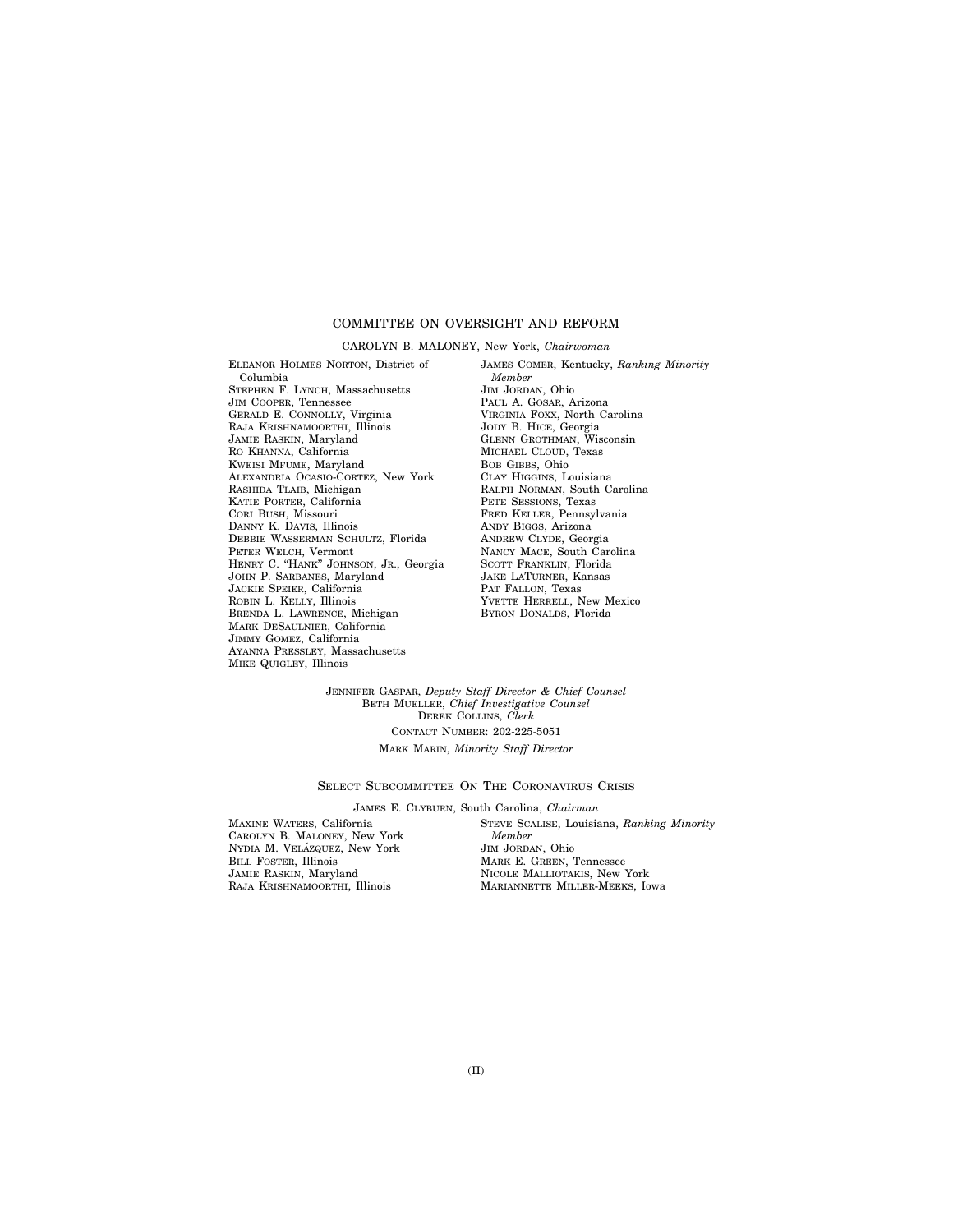### C O N T E N T S

### WITNESSES

Page

| Debbie Berkowitz, Practitioner Fellow, Kalmanovitz Initiative for Labor and |     |
|-----------------------------------------------------------------------------|-----|
| the Working Poor, Georgetown University                                     |     |
|                                                                             | 6   |
| Rose Godinez, Interim Legal Director, American Civil Liberties Union of     |     |
| Nebraska                                                                    |     |
|                                                                             |     |
| Martin Rosas, President, United Food and Commercial Workers Local 2         |     |
|                                                                             | 10  |
| Magaly Licolli, Co-Founder & Executive Director, Venceremos                 |     |
|                                                                             | 12. |
| Written opening statements and the written statements of the witnesses are  |     |

*available on the U.S. House of Representatives Document Repository at: docs.house.gov.* 

### INDEX OF DOCUMENTS

*Documents entered into the record during this hearing are listed below.* 

- \* Majority Staff Report Coronavirus Infections and Deaths Among Meatpacking Workers at Top Five Companies Were Nearly Three Times Higher than Previous Estimate; submitted by Rep. Foster.
- \* Chart illustrating average reported cases per 100,000 meat and poultry workers per day; submitted by Rep. Miller-Meeks.
- $^\ast\,$  Letter Worker Testimony, Bernarda Lopez (Pseudonym).
- \* Letter Worker Testimony, Javier Gomez (Pseudonym).
- \* Letter Worker Testimony, Juan Rodriguez (Pseudonym).

*Documents are available at: docs.house.gov.*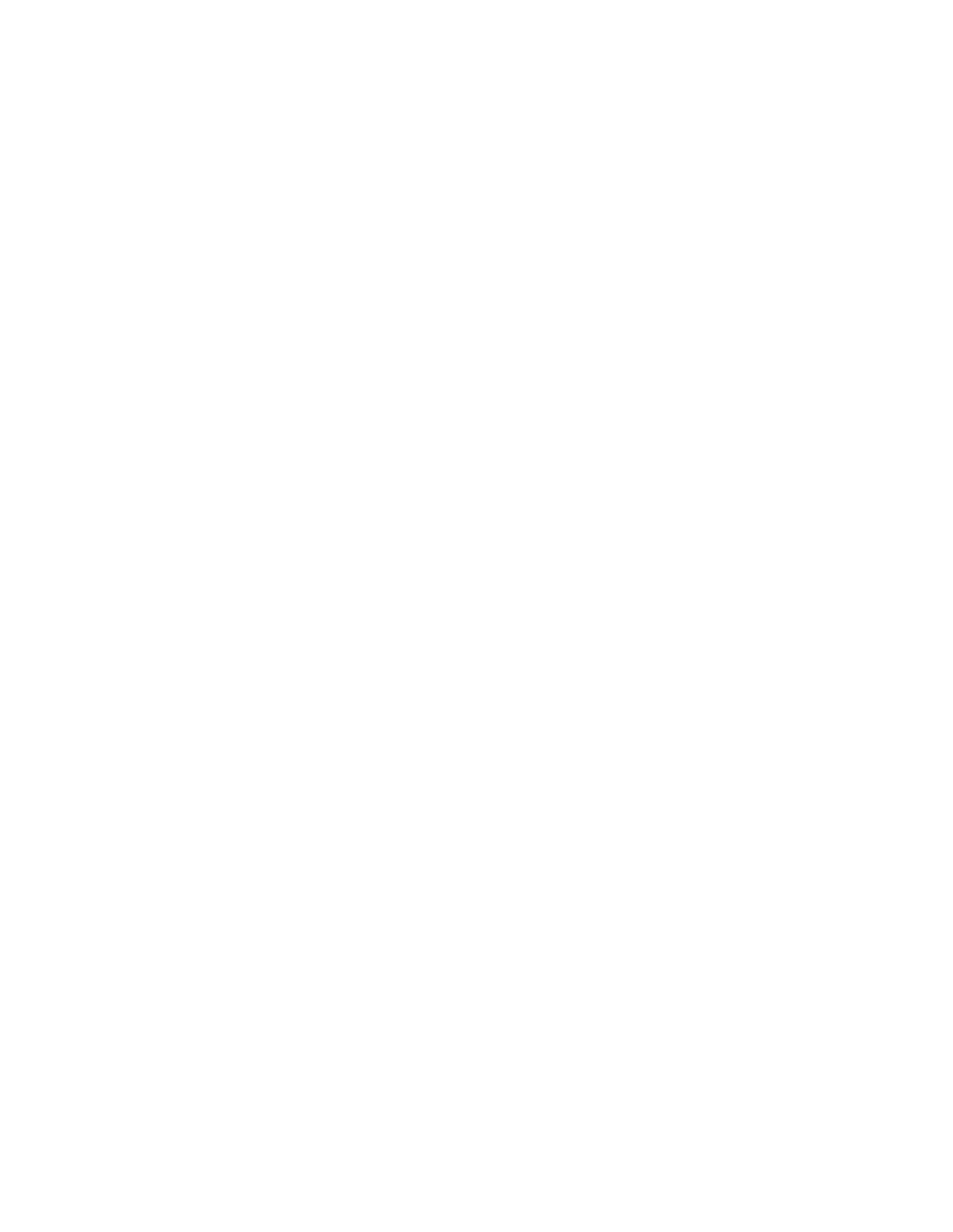### **HOW THE MEATPACKING INDUSTRY FAILED THE WORKERS WHO FEED AMERICA**

### **Wednesday, October 27, 2021**

HOUSE OF REPRESENTATIVES COMMITTEE ON OVERSIGHT AND REFORM SELECT SUBCOMMITTEE ON THE CORONAVIRUS CRISIS *Washington, D.C.* 

The subcommittee met, pursuant to notice, at 2:40 p.m., in room 2154, Rayburn House Office Building, and on Zoom. Hon. James E. Clyburn(chairman of the subcommittee) presiding.

Present: Representatives Clyburn, Waters, Maloney, Foster, Raskin, Krishnamoorthi, Scalise, Jordan, Green, and Miller-Meeks.

Chairman CLYBURN. Let me welcome everybody and once again apologize for getting started a little late.

Mr. Whip, I informed everybody that your job and mine is really to count the votes. We don't have any responsibility for when they come.

Mr. SCALISE. If you need some help, let me know.

Chairman CLYBURN. So thank you so much for your indulgence.

Today, our select subcommittée is holding a hybrid hearing, where members have the option of appearing either in person or remotely via Zoom.

For members appearing in person, let me remind everyone that, pursuant to the guidance from the House Attending Physician, all individuals who are attending in person are required to wear masks.

Let me also make a few reminders about hybrid hearings.

For those members appearing in person, you will be able to see members appearing remotely on the two monitors in front of you. On one monitor, you will see all the members appearing remotely at once in what is known in Zoom as "gallery view." On the other monitor, you will see each person speaking during the hearing when they are speaking, including members who are appearing remotely.

For those members appearing remotely, you can also see each person speaking during the hearing, whether they are in person or remote, as long as you have your Zoom set to "active speaker view." If you have any questions about this, please contact committee staff immediately.

Let me also remind everyone of the House procedures that apply to hybrid hearings.

For members appearing in person, a timer is visible in the room directly in front of you. For those who may be remote, we have a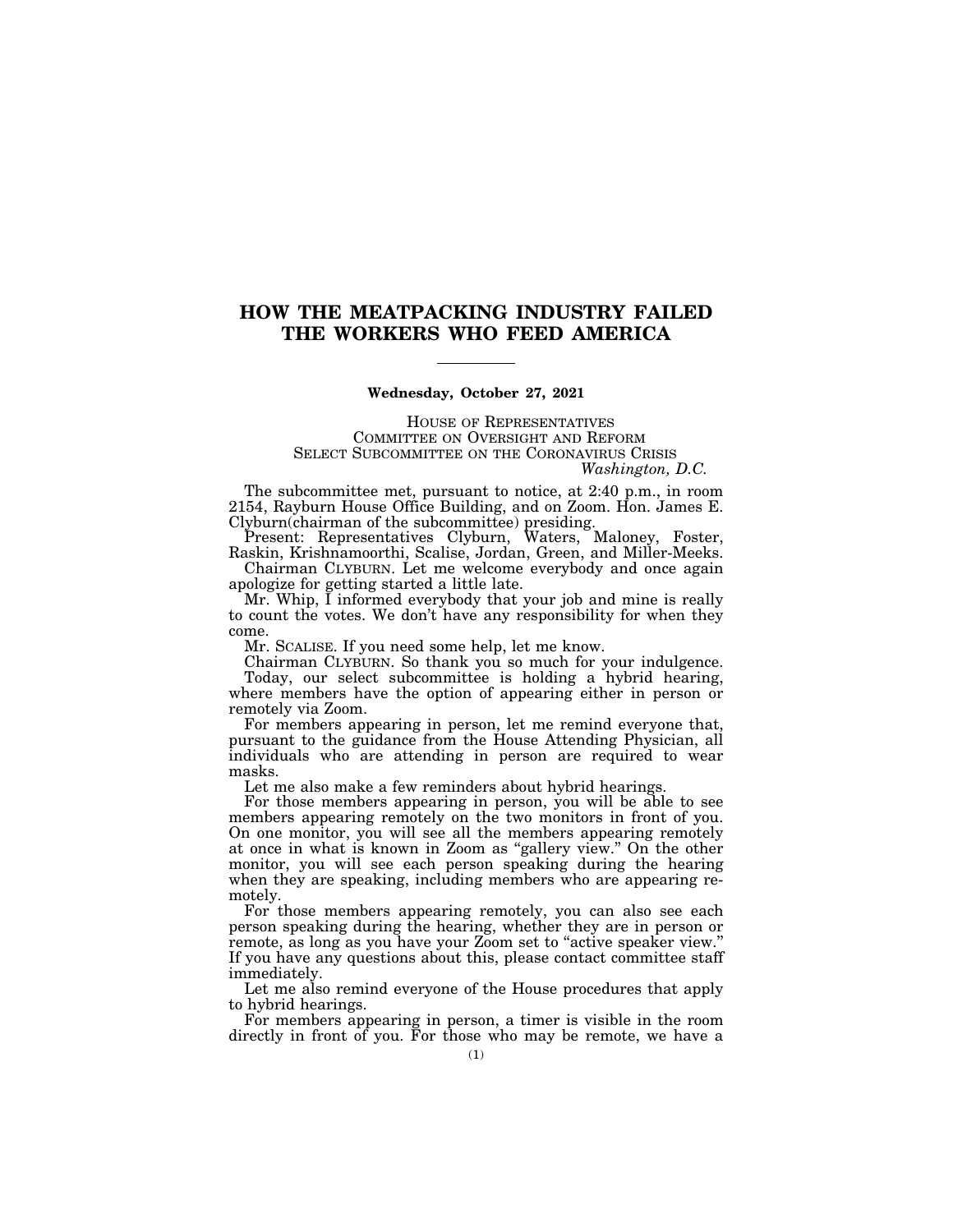timer that should be visible on your screen when you are in ''thumbnail view'' and you have the timer pinned.

For members who may be appearing remotely, a few other reminders: The House rules require that we see you, so please have your cameras turned on at all times, not just when you are speaking. Members who are not recognized should remain muted to minimize background noise and feedback.

I will recognize members verbally, and members retain the right to seek recognition verbally. In regular order, members will be recognized in seniority order for questions.

If you are remote and want to be recognized outside of regular order, you may identify that in several ways. You may use the chat function to send a request, you may send an email to the majority staff, or you may unmute your mic to seek recognition. Obviously, we do not want people talking over each other, so my preference is that members use the chat function or email to facilitate formal verbal recognition. Committee staff will ensure that I am made aware of the request, and I will recognize you.

Now, at the request of the House Recording Studio, I will count down from 10, and the livestream will begin when I get down to one.

[Countdown.]

Chairman CLYBURN. Good afternoon. The committee will come to order.

Without objection, the chair is authorized to declare a recess of the committee at any time.

I now recognize myself for an opening statement.

America's essential workers have suffered a terrible toll from the coronavirus pandemic, risking their health and even giving their lives to do the jobs that are needed to be done and couldn't be done remotely.

Perhaps no essential workers have been more struck as hard as those in the meatpacking industry. With long shifts, enclosed workplaces, and crowded conditions, meatpacking plants presented a perfect storm for the coronavirus to spread.

It became clear in the first weeks of the pandemic that this critical industry would be hit particularly hard, but until now we have not had a full sense of how hard meatpacking workers were hit. Most meatpacking companies refused to publicly disclose the full numbers of infections and deaths tied to their plants. This refusal kept workers, their communities, policymakers, and health officials in the dark about the threats to workers and their communities.

The select subcommittee has been investigating the five largest meatpacking companies to discover the true toll. What we have learned is staggering. A select subcommittee staff memorandum released earlier today shows that the true impact of the coronavirus on meatpacking workers at the five companies was close to three times as bad as what was previously known.

Before today, it was estimated that just over 20,000 of the meatpacking workers employed by the five largest meatpacking companies were infected with the coronavirus. The select subcommittee's investigation found the true number to be nearly 60,000. Before today, it was also estimated that fewer than  $100$ workers at these five companies had died. The select subcommit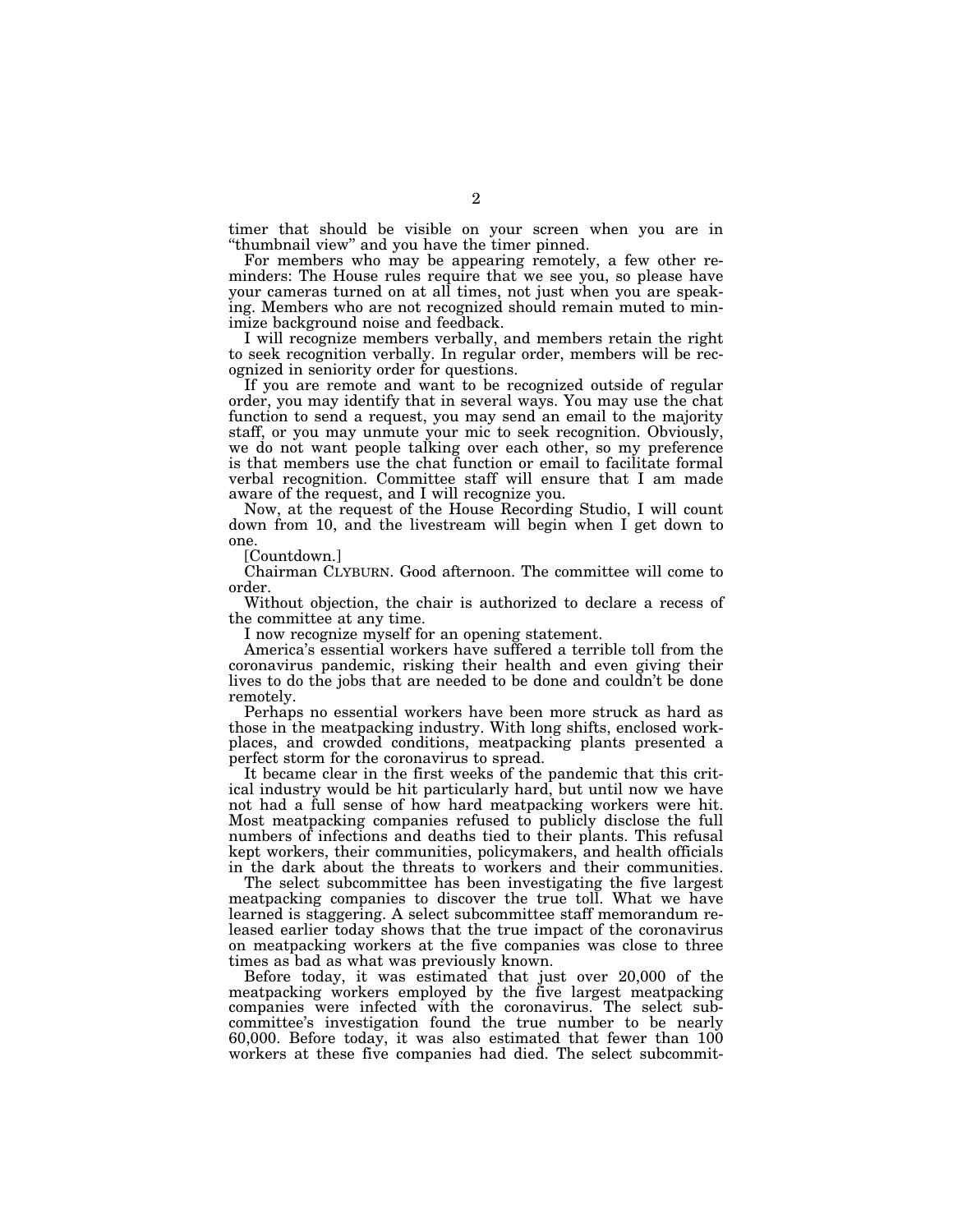tee's investigation found the true number to be more than 250. Nearly 60,000 cases and more than 200 deaths just at these five companies.

These infections disproportionately impacted communities of color. A 2020 CDC study found that 87 percent of workers at meat processing plants infected with the coronavirus were racial or ethnic minorities.

Knowing the true scale of these outbreaks is important to understanding what happened to those working in the plants. Outbreaks in meatpacking plants were also drivers of the spread of the virus in their wider communities, leading to additional infections and deaths among those who never set foot in a facility.

Meatpacking companies had a responsibility to do everything they could to keep their workers safe, and these statistics make clear that they fell short. When the pandemic began, meatpacking companies were too slow to respond to worker demands for safer conditions.

While workers fought for greater protections, the large meatpacking conglomerates focused on protecting their profits. The National Economic Council recently found that meat processors have generated record profits during the pandemic at the expense of consumers, farmers, and ranchers. Gross profits for some of the leading beef, poultry, and pork processors have been at record-high levels. These sky-high profits have come at a time when consumers have been paying more to put food on the table and workers have risked their health and safety.

Just as troubling, our investigation found that the Trump administration's response to the outbreaks in meatpacking plants was wholly insufficient. The Federal agency that had a duty to protect workers last year failed to do so. Under the Trump administration, OSHA issued only eight citations and less than \$80,000 in penalties against these companies, despite the infection of tens of thousands of meatpacking workers and the deaths of hundreds. Had the Trump administration acted, these numbers could have been lower.

OSHA's officials recently told the select subcommittee that they were limited in their ability to protect meatpacking workers last year because Trump administration appointees made a—and I quote—''political decision,'' unquote, not to seek additional authorities that would have allowed the agency to enforce coronavirus safety protocols more forcefully. This is unacceptable.

Any argument that these deadly risks to meatpacking companies were necessary to keep food on the tables of American families is dangerous and wrong. We can and we must keep families fed and keep workers safe.

The Biden administration has stepped up to fight for these workers by strengthening Federal enforcement of worker protections, leading an aggressive national vaccine campaign and, with funds appropriated by Congress, provided up to \$600 per worker in relief payments directly to frontline farmworkers and meatpacking workers who incurred expenses preparing for, preventing exposure to, and responding to the pandemic.

Meatpackers and other essential workers are the foundation of this country. We must get a full accounting of what happened to them during the coronavirus pandemic so we can learn from these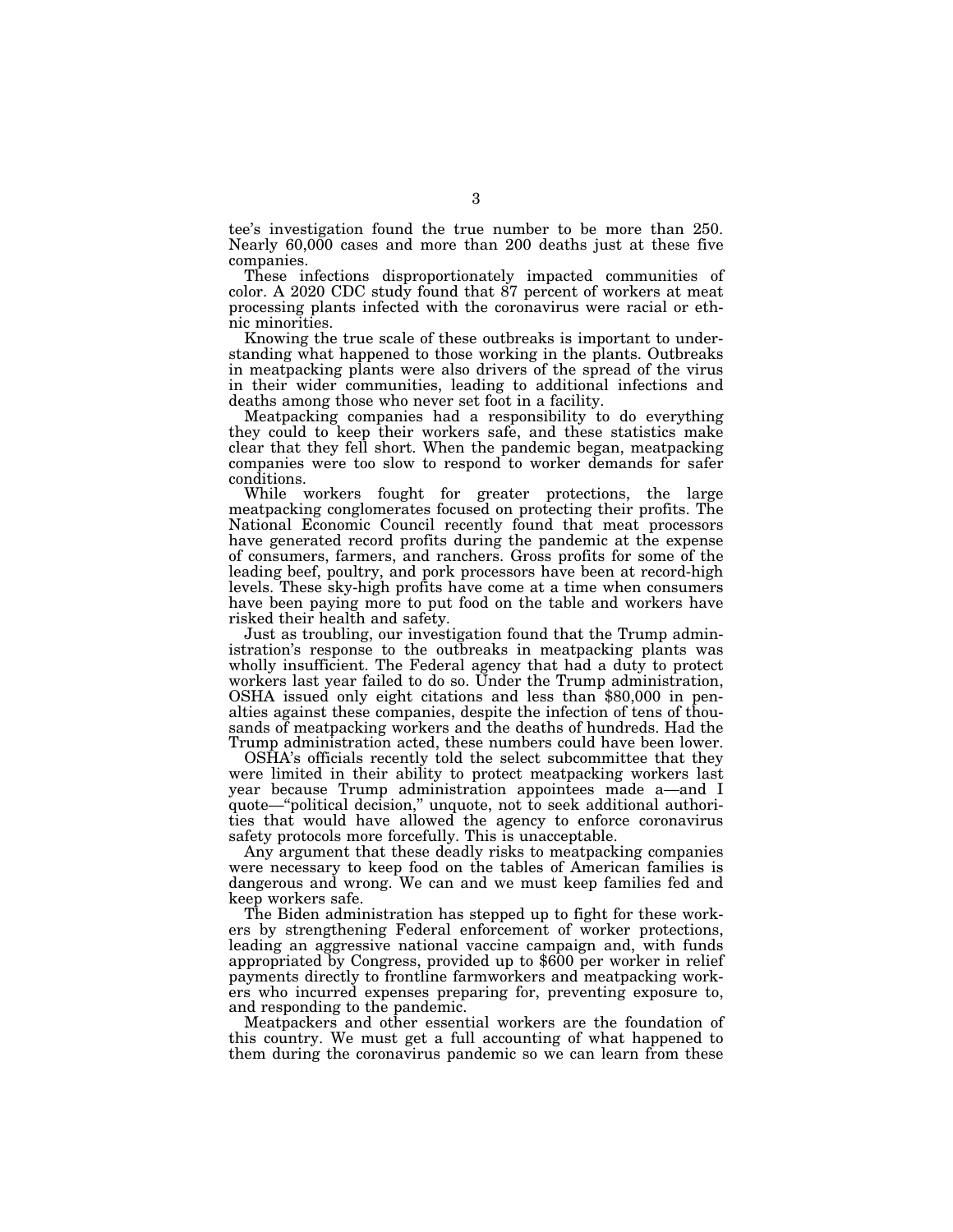failures how to prevent a tragedy like this from ever happening again.

I now yield to the ranking member for his opening statement.

Mr. SCALISE. Thank you, Mr. Chairman. I appreciate this hearing, appreciate our witnesses for coming to testify.

But I first want to alert my colleagues on the subcommittee to an alarming letter that the National Institutes of Health wrote to Oversight Ranking Member Comer last week. This is a letter that just came out a few days ago.

This letter was in response to the oversight work Republicans have been diligently pursuing to determine the origin of COVID– 19. Of course, all the Republicans on this subcommittee have been calling on the majority to hold a hearing on the origins of COVID for over a year. Unfortunately, the majority still refuses to do that.

In this letter, the NIH admits that the EcoHealth Alliance firm that was given over \$50 million in taxpayer-funded grant money since 2014 was, in fact, conducting gain-of-function research at the Wuhan Institute of Virology and, further, the NIH did not approve of that research.

To inform my colleagues on the other side of the aisle, the NIH definition of ''gain of function'' is any research that modifies a biological agent, like a virus, so that it confers new or enhanced activity to that agent.

NIH required EcoHealth to report any experiment that conferred enhanced activity above 1,000 percent. The NIH told us that EcoHealth conducted just such an experiment, and, further, they said, EcoHealth failed to report this to NIH. It's all detailed in this letter from the National Institutes of Health.

This is in direct violation of the terms of their multimillion-dollar taxpayer-funded grant. Mr. Chairman, we need to have a hearing on this scandal. And this is laid out by NIH; this isn't an accusation being made. This is a response from NIH confirming that EcoHealth did this, violated the terms of their multimillion-dollar taxpayer-funded grant and potentially led to the creation of this virus.

In this experiment, EcoHealth took the backbone of a virus that was not known to infect humans and inserted the spike protein, the area of the virus that binds with human cells, of an unknown bat coronavirus. Then they tested its newfound infectivity on humanized mice. The new virus was found to be more active and more lethal in mice than the original virus. EcoHealth conferred it with a new or enhanced activity. Thus, by NIH's own words, this experiment is gain-of-function research.

Now NIH is trying to hide behind semantics. They're now saying, well, this experiment did not meet the standards for further NIH review and, therefore, is not gain-of-function. This is a false assertion. Work that requires further review is simply a more dangerous subset of gain-of-function. Research can be gain-of-function without triggering further review.

Interestingly, on October 20, the very day Mr. Comer received this letter, NIH removed the ''gain-of-function'' definition from their website. I wonder why.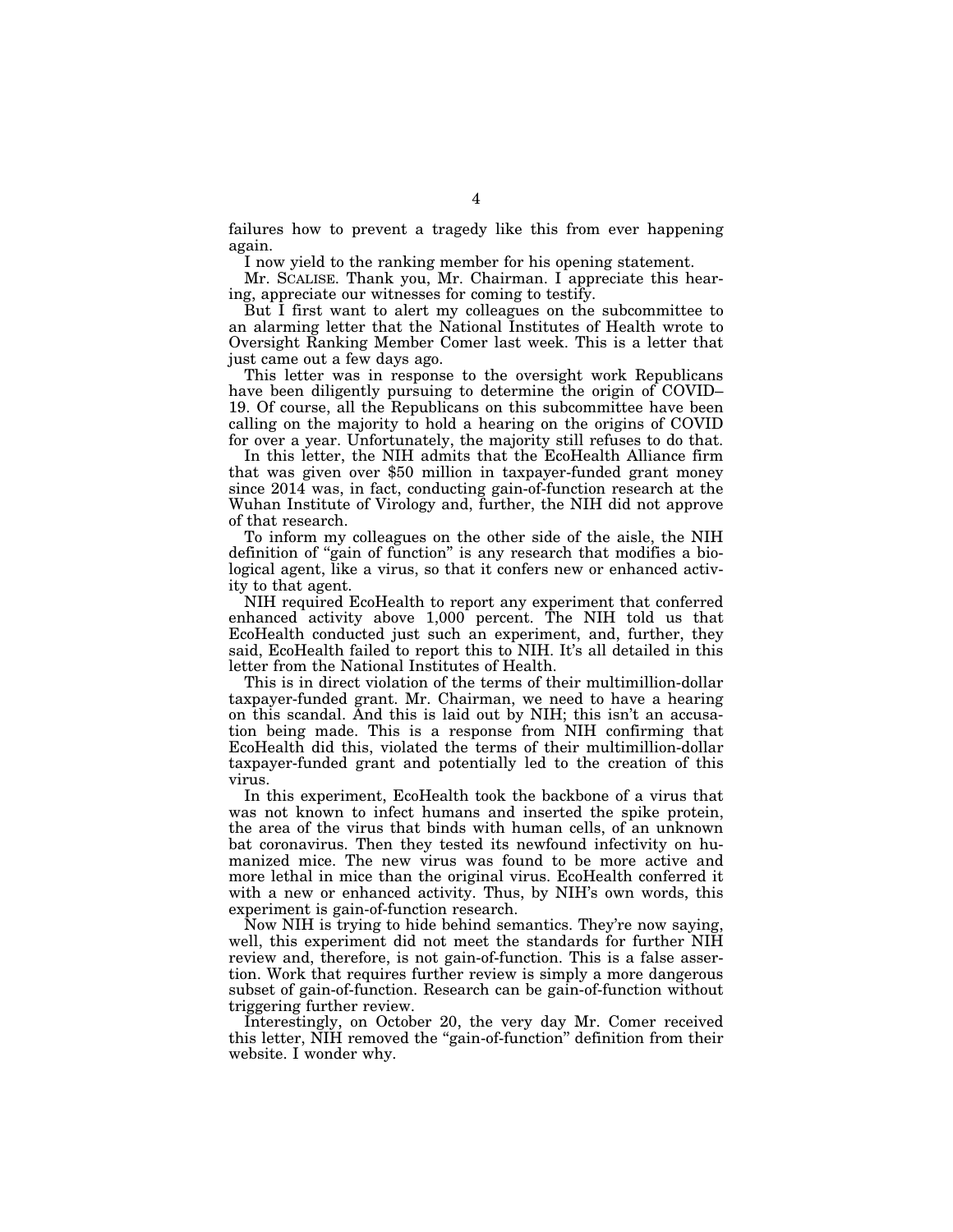Mr. Chairman, we need a hearing to find out why. These alarming questions are the very reason that this subcommittee exists, to get answers to these serious questions.

If that wasn't enough, EcoHealth's mandatory annual report that disclosed this information was almost two years late—between September 30 of 2019, when EcoHealth's report was due, and August 3 of 2021, when EcoHealth finally reported that they received more than \$21 million in grant funds from American taxpayers that the company may not have received if it had timely disclosed to NIH that it had created a virus that would trigger the cessation of its experiments.

This is a serious financial incentive to lie. This is a bad actor and a bad steward of taxpayer dollars, and I see no reason for the government to continue to work with such a company.

Mr. Chairman, we need to call EcoHealth to come before this committee and explain why these violations of terms of a multimillion-dollar grant, paid for by American taxpayers, actually occurred. We need to do our job and immediately perform congressional oversight into this scandal.

This committee and many others have heard Dr. Fauci and other administration officials say that the U.S. did not fund gain-of-function research at the lab in Wuhan, China. Yet it turns out that this was not accurate, and the NIH is saying that they weren't completely aware of what type of research was going on in Wuhan.

If Dr. Fauci and Dr. Collins were simply unaware, then we should have a hearing on why the Federal Government is not conducting proper oversight into its grant recipients. If Dr. Fauci and Dr. Collins were aware of these experiments and still made those assertions, that would be serious, considering the implications. And, again, we need a hearing to get to the bottom of this, to get answers to these serious allegations that are now confirmed by the National Institutes of Health.

So, again, I'm going to respectfully ask, Mr. Chairman, that we hold a hearing on the origin of COVID–19.

You routinely say that we need to defend public health. We now have evidence of a Federal grant recipient blatantly violating its grant, failing to report this violation, and then delaying their annual report for two years, presumably to avoid NIH scrutiny.

These actions are a direct assault on our public health infrastructure. Anyone who truly cares about defending public health and preparing for the next pandemic would want and demand that we hear from EcoHealth Alliance and Dr. Fauci on this matter. We need to understand who knew what and when they knew it and what other types of experiments are being done at American taxpayer expense.

This is the letter from the National Institutes of Health. I'll be happy to share it with you, Mr. Chairman. But these serious questions deserve answers. This is the committee set up to have these kind of discussions. We have to have a hearing on this, and I would further reiterate that we do just that.

With that, I yield back, Mr. Chairman.

Chairman CLYBURN. Thank you, Mr. Scalise.

I'm pleased today to welcome today's witnesses.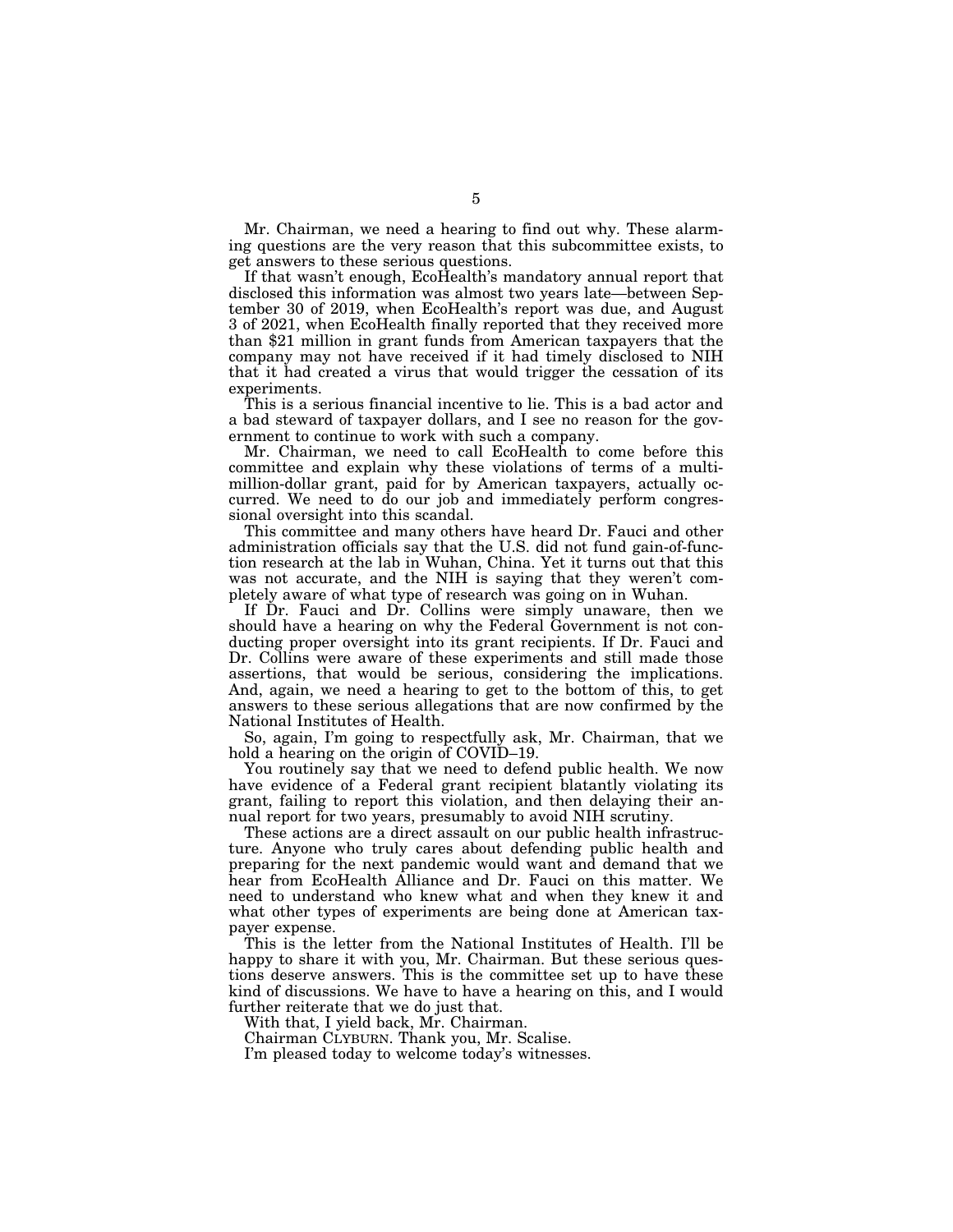I would first like to welcome Ms. Debbie Berkowitz. Ms. Berkowitz is a worker safety and health policy expert and advocate currently at the Kalmanovitz Initiative for Labor and the Working Poor at Georgetown University.

She was previously the Worker Safety and Health Program director at the National Employment Law Project, working to develop policies to improve conditions for workers in the meat, poultry, and food industry. She has also worked for OSHA, the United Food and Commercial Workers Union, and the AFL–CIO.

I also welcome Ms. Rose Godinez. Ms. Rose Godinez is legal and policy counsel for the American Civil Liberties Union of Nebraska. Ms. Godinez is the daughter of meatpacking plant workers.

She led a lawsuit against beef processors on behalf of meatpacking workers who felt unsafe and sought additional protections during the pandemic. Ms. Godinez is also an advocate for strengthening worker health and safety protections in meatpacking plants in response to the pandemic.

I would like to also welcome Ms. Godinez's parents, Maria and Carlos, who have accompanied her here today from Nebraska. You're welcome as well.

Next, I welcome Mr. Martin Rosas, president of United Food and Commercial Workers Union, District Union Local 2, in Bel Aire, Kansas. Mr. Rosa started his career in 1989 as a worker at the Cargill plant in Dodge City, Kansas, and has spent more than 29 years advocating on behalf of workers in meatpacking plants.

Finally, I would also like to welcome Magaly Licolli—I hope I'm not butchering these names too much—co-founder and executive director of Venceremos, a worker-based organization in Arkansas whose mission is to ensure the human rights of poultry workers and ensure safer working conditions.

Thank you all for taking the time to testify about this critical issue. I look forward to hearing from our panelists today about what we can do to ensure the safety of the workers who keep America fed.

Will our four witnesses please rise and raise your right hands?

Do you swear or affirm that the testimony you are about to give is the truth, the whole truth, and nothing but the truth, so help you God?

You may be seated.

Let the record show that the witnesses answered in the affirmative

Without objection, your written statements will be made part of the record.

Ms. Berkowitz, you are recognized for five minutes for your opening statement.

### **STATEMENT OF DEBBIE BERKOWITZ, PRACTITIONER FELLOW, KALMANOVITZ INITIATIVE FOR LABOR AND THE WORKING POOR, ON BEHALF OF GEORGETOWN UNIVERSITY**

Ms. BERKOWITZ. Good afternoon, Chairman Clyburn and members of the subcommittee, and thank you for the opportunity to testify today.

In most meat and poultry plants in the United States, thousands of workers, the overwhelming majority of whom are Black, Latino,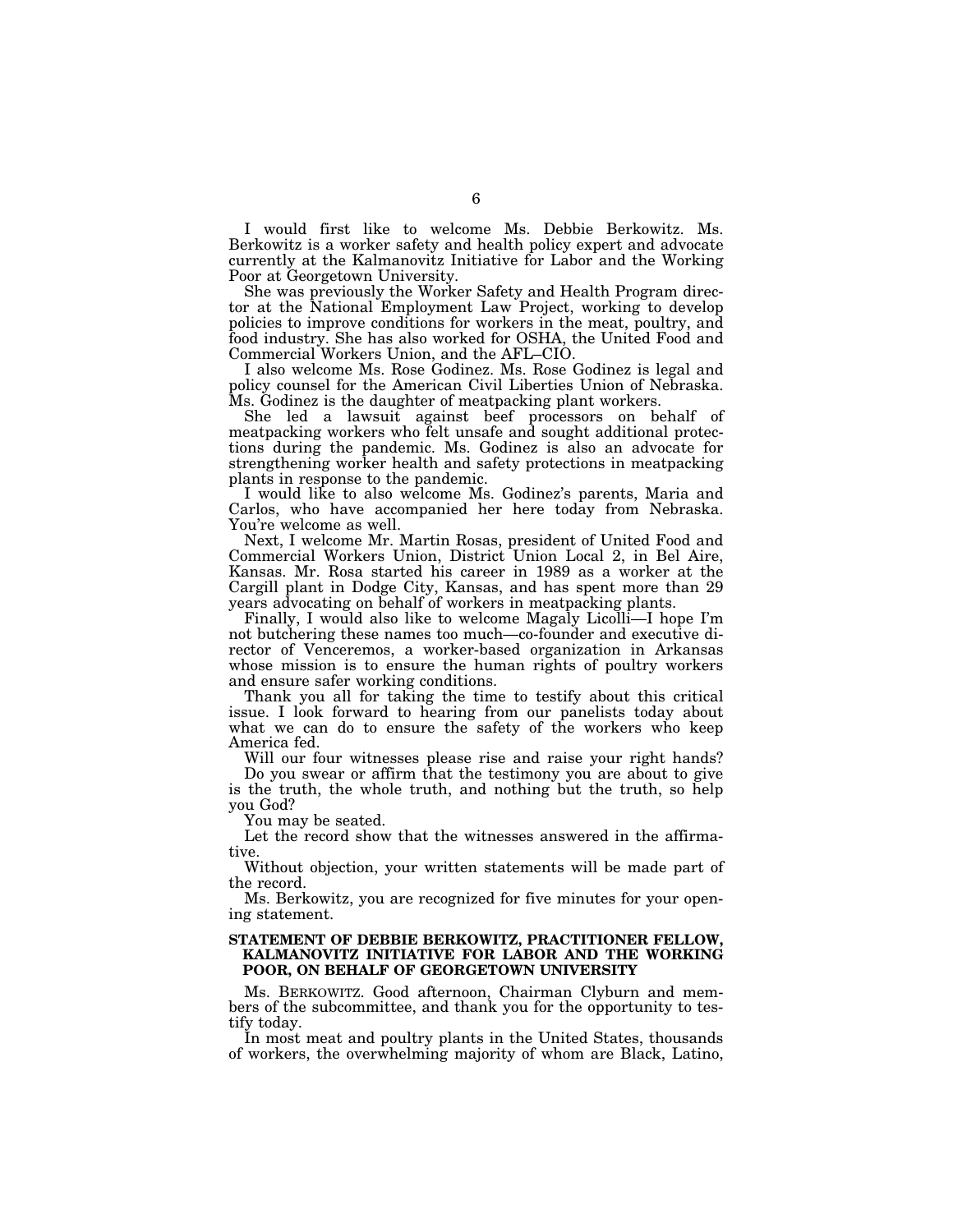and immigrant workers, are crowded together on production lines, working shoulder-to-shoulder, most wielding knives or scissors, going at breakneck speeds, crowded together in lunchrooms, bathrooms, and in locker rooms.

So it was not surprising that COVID–19 began spreading quickly at the start of the pandemic in these plants and workers got really sick and started dying. What is stunning is that, despite CDC recommendations to the public and businesses about using social distancing to slow the spread of COVID, the meat industry decided to thumb their noses at this first recommendation and just keep those crowded conditions in place.

As all other industries operating during the first few months of the pandemic, factories such as Ford and other industries, including supermarkets, retooled and reconfigured to separate workers, the meat industry decided they would not change.

The cost to workers and their communities of this decision is staggering. More workers have died from COVID–19 in the last 18 months in the meat and poultry industry than died from all workrelated causes in the industry in the past 15 years. And I bet it's more than that now that we have better numbers.

Once it spread in the plants, this deadly disease spread to the workers' families and to their communities. The National Academy of Sciences published a study that looked at the cost to communities near meat plants and found in excess of between 236,000 and 310,000 COVID cases and 4,300 to 5,200 deaths just as of July 2020. Further, the USDA itself found a tenfold increase of COVID cases in rural communities where the meat plants were located.

Let's be clear: The wildfire spread of COVID among meat and poultry workers was not inevitable. It was preventable. It was a direct result of the meat industry, unlike almost all other industries in the United States, deciding to prioritize their own profits for a few over the health of their workers and their communities.

The meat industry knew what they needed to do to protect workers. This was not rocket science. But the industry failed to implement the measures needed to mitigate the spread of the disease in the plants.

They had been warned over 15 years ago in the Bush Administration that a pandemic like COVID could be coming and would spread rapidly in meat plants and they needed to prepare to make changes to protect workers and their community, but they did not.

Further, the big players in this industry—Tyson, with \$42 billion in revenue in 2020, more than in 2019; Smithfield, with \$16 billion in revenue for 2020; JBS, with \$270 billion in revenue for 2020 used their political muscle with the previous administration to assure that they could get away with failing to mitigate the spread of COVID in their plants.

The USDA repeatedly intervened to pressure local and state health departments to let plants with hundreds of COVID-infected workers and many already dead to keep operating without effective mitigation measures, including the JBS plant in your report.

Terrified meatpacking and poultry workers and their families filed complaints with OSHA, and OSHA refused to inspect the plants, giving them a pass. OSHA totally abandoned their responsibility to protect workers in the last administration.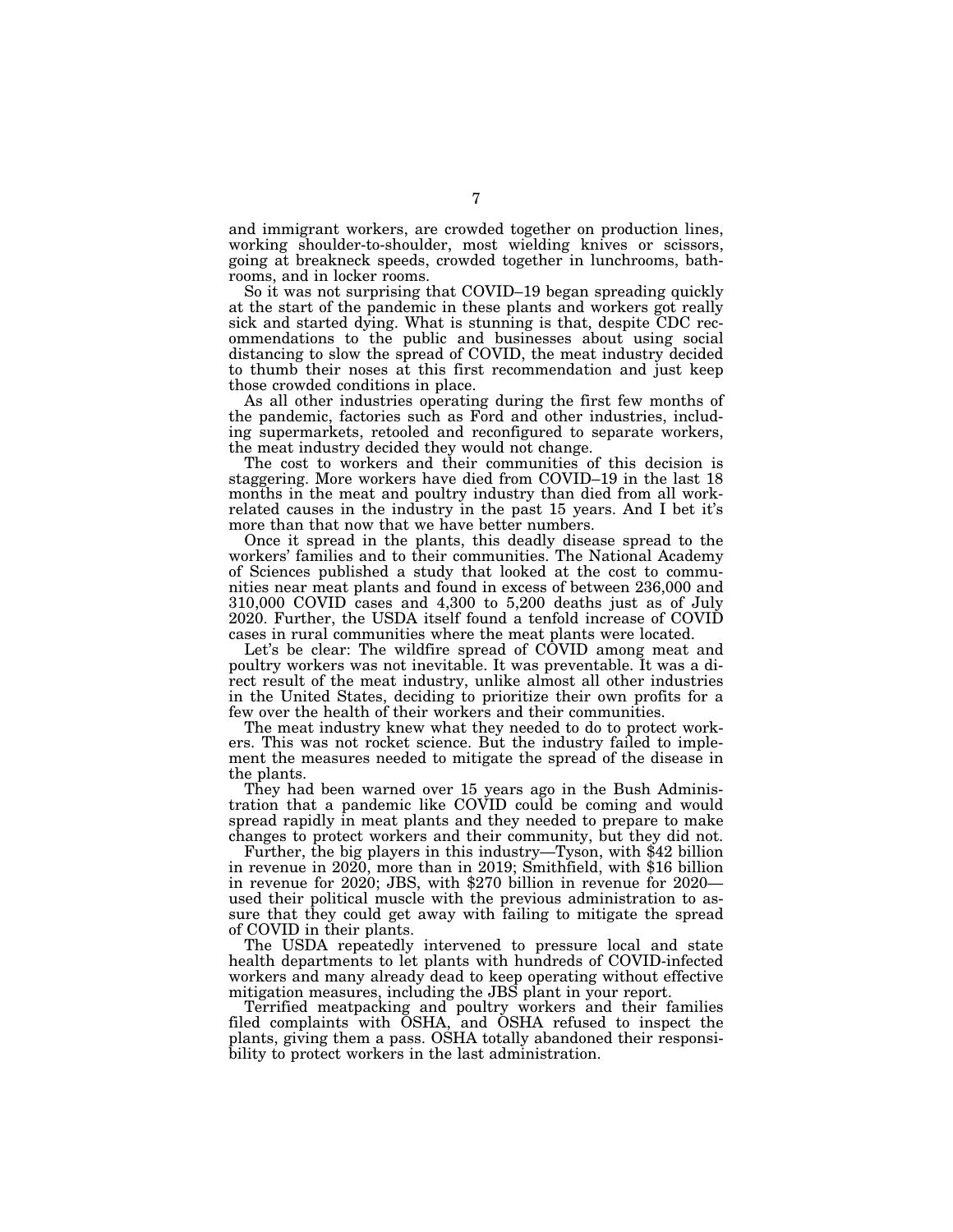The meat industry tried to hide the true scope of the work and public health disaster that they had caused. As we've heard here today, they have never published their own data on how many of their workers tested positive. And most states, some pressured by the meat industry, who may have had some data refuse to make any data public. Now we know that the numbers are three times higher than what we thought, and it's staggering.

The industry, from the very beginning, thumbed their noses at the CDC guidance. In February 2020, when CDC recommended social distancing, the former CEO of Smithfield simply said to public officials, ''We're not doing this. Social distancing is a nicety for the laptop set.''

In March 2020, when CDC recommended that infected and exposed workers self-isolate or quarantine, the industry decided they would not follow these recommendations either. The industry, in fact, incentivized sick workers to come back to work and kept exposed workers in the lines.

When CDC recommended masks, workers were told to use their hair nets or, in Tyson's, to wear sleep eyewear over their faces. By April 15, huge plants were closed because thousands of workers in these plants were sick, overwhelming hospitals.

What was the industry's reaction to the spread of COVID in their plants? It wasn't to protect workers. They ran full-page ads in major newspapers that stunningly announced, ''If we have to protect workers, there will be meat shortages.''

The industry said they had to choose between feeding us or protecting their workers. That is a false choice. They should have and could have done both. This was about pure corporate greed and the meat industry maintaining their profits at the expense of the workers who fed America.

Thank you.

Chairman CLYBURN. Thank you very much, Ms. Berkowitz.

We will now hear from Ms. Godinez.

Ms. Godinez, you are recognized for five minutes.

### **STATEMENT OF ROSE GODINEZ, INTERIM LEGAL DIRECTOR, AMERICAN CIVIL LIBERTIES UNION OF NEBRASKA**

Ms. GODINEZ. Good afternoon, Chairman Clyburn, members of the select subcommittee. Thank you for the opportunity to testify here today.

I am Rose Godinez. I am the interim legal director at the ACLU OF Nebraska. I am also a proud Latina and daughter of former meatpacking plant workers and relative to many others currently working in the plants.

In this testimony, I am going to cover three topics. First, I will relay what happened inside of meatpacking plants. Next, I will describe the advocacy efforts of meatpacking workers and the ACLU fighting for a safe workplace. Next, I will give you four actions that you in Congress can take to ensure meatpacking workers are safe while facing COVID variants.

I am grateful to be before you today and to have both of my parents, who retired shortly before the pandemic from meatpacking plants, alive and behind me today, particularly because Latinos, immigrants, and meatpacking workers were significantly over-rep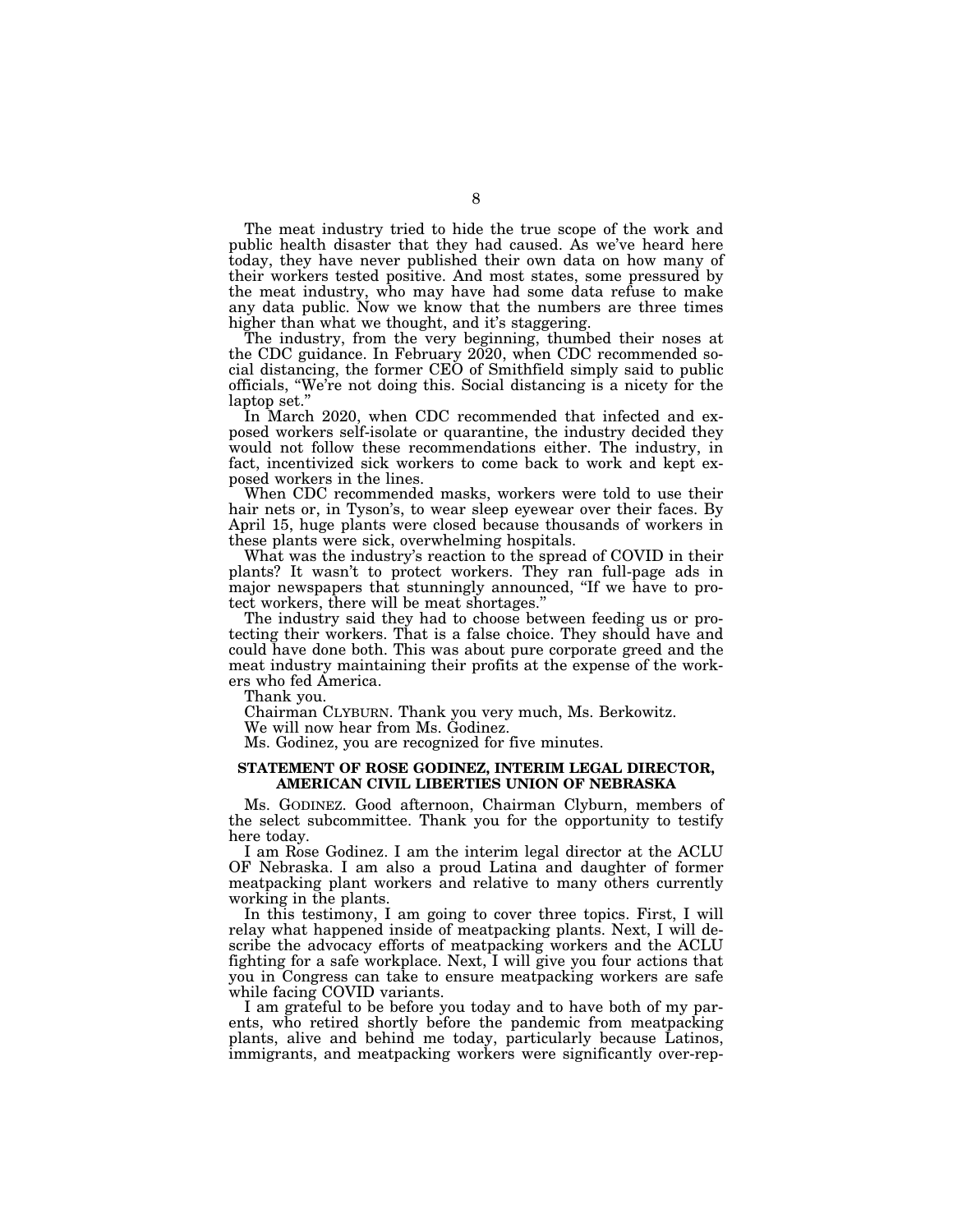resented in COVID–19 cases in Nebraska during the peak of the pandemic.

According to Nebraska DHHS, Hispanics accounted for 60 percent of COVID–19 cases last summer despite only comprising 11 percent of the overall state population. This was largely due to the spread in meatpacking plants, whose work force is made up of over 50 percent immigrants.

As of May 2021, over 7,000 meatpacking plant workers contracted COVID, 256 were hospitalized, and 28 have died. This hearing is critical to reflect upon the thousands of workers whose lives were lost during the pandemic and to chart next steps to protect their colleagues who continue to work in the industry.

Beginning with what happened inside meatpacking plants, I will summarize the story of our own plaintiffs in the 2020 lawsuit. Please note that we use pseudonyms for the workers due to fear of retaliation from management.

Alma and Antonio worked on the production line at a Nebraska plant. After emigrating from Cuba, they were hired to work at the plant a few years ago. It was a tough job. Their hands and wrists often ached from grueling hours on the kill floor, but it paid decently.

In late April, after working shoulder-to-shoulder with other workers, Antonio and Alma became symptomatic. "I told my supervisor that my eyes were hurting and that I had symptoms that were getting worse, and he basically told me to go back to work,'' Antonio said.

They arranged for tests on their own. Both resulted positive. They battled COVID for seven weeks and received only pay for two of them and at a lower hourly rate. Later, they discovered that other workers hadn't been paid at all for the time they were sick at home.

When they came back, there was still no onsite testing. Workers continued working in cramped processing rooms and were only given one mask. When the masks became soiled with blood and sweat, workers were forced to pull them down below their nose or take them off completely so they could breathe. In the windowless cafeteria or break rooms, dozens of workers squeezed together around tables, separated by thin, flimsy nylon barriers that provided very little protection.

In December 2020, we filed a lawsuit seeking to establish that the plant needed to implement basic COVID–19 protections. Prior to the lawsuit, we had tried every possible advocacy tool, including turning to the Nebraska Department of Labor, filing OSHA complaints, and attempting to pursue remedies through the Nebraska legislature, which were ultimately unsuccessful due to industry opposition.

Each effort failed to achieve the steps that were needed and necessary to save lives. But we are not giving up hope, because we are here before you.

In closing, I'd like to talk to you about what you can do to protect meatpacking workers, now and into the future.

First, enact the Safe Line Speeds in COVID–19 Act to prevent line-speed increases during the pandemic. We would support similar legislation to go beyond the pandemic, as the meatpacking in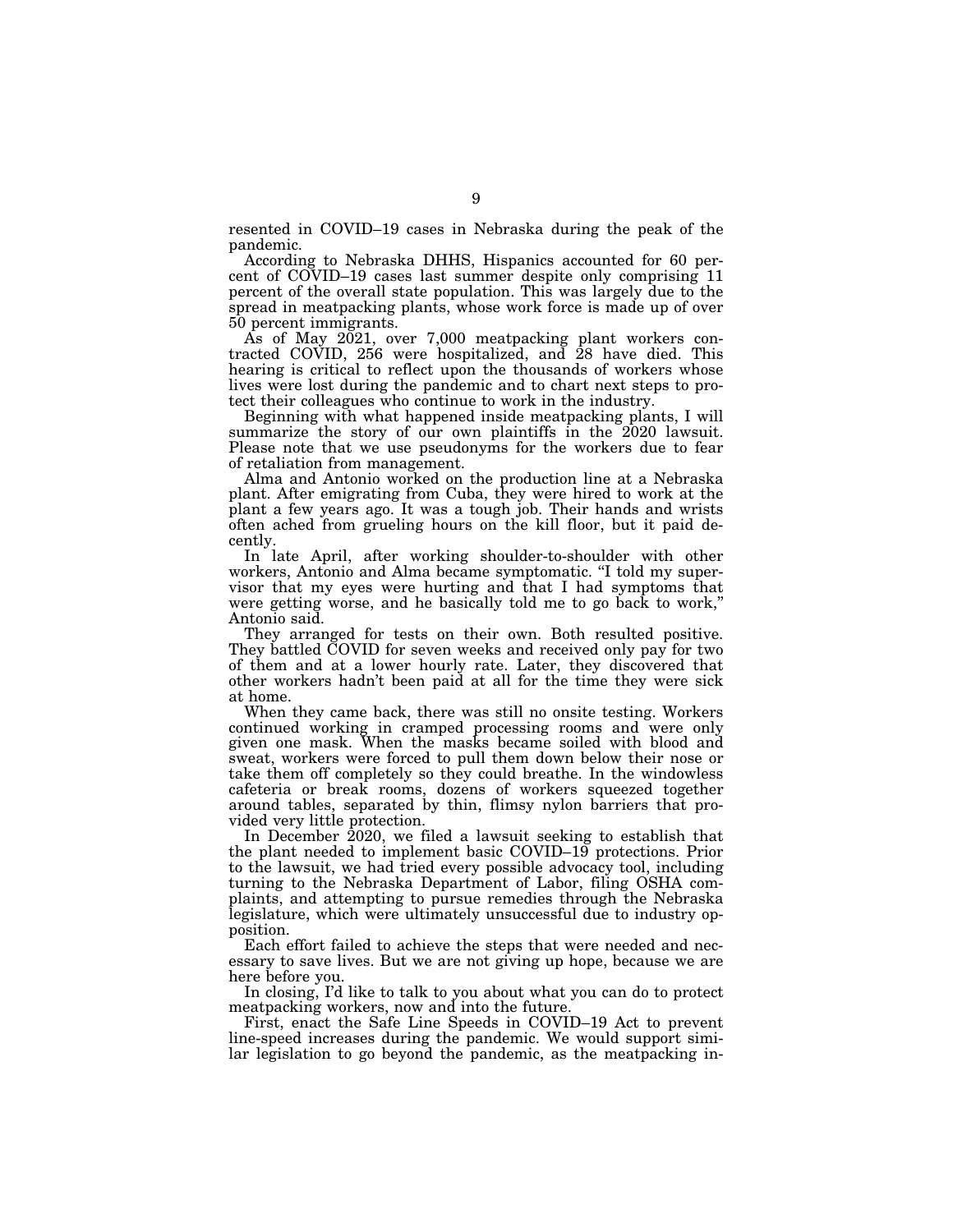dustry has a track record of alarmingly high injury rates, often due to the line speeds.

Second, you could call on OSHA to issue an emergency temporary standard similar to that that was issued for the healthcare industry just recently.

Third, ensure OSHA actually responds to and investigates complaints made by workers and advocates, and consider adopting a Federal requirement that OSHA respond during a reasonable amount of time and that, if they should issue citations, that they take effect immediately.

Fourth, support comprehensive immigration reform. The reason you don't see meatpacking workers in front of you today and the reason they hesitated to testify at the Nebraska legislature is simply because they aren't U.S. citizens and they fear retaliation should they voice complaints about their employer.

Thank you again for the opportunity to testify, and I look forward to answering your questions.

Chairman CLYBURN. Well, thank you very much for being here. We will now hear from Mr. Rosas.

Mr. Rosas, you are recognized for five minutes.

#### **STATEMENT OF MARTIN ROSAS, PRESIDENT, UNITED FOOD AND COMMERCIAL WORKERS LOCAL 2**

Mr. ROSAS. Thank you, Mr. Chairman Clyburn and members of this committee, for the opportunity to testify about the impact of the coronavirus pandemic on the meat and processing workers.

My name is Martin Rosas. I'm a UFCW International vice president and president of the United Food and Commercial Workers Local 2 in Kansas.

UFCW is America's largest food and retail union, which represent 1.3 million members across this Nation—hardworking men and women in grocery stores, meatpacking plants, and food processing, among other industries. The workers we represent come from every state and congressional district as Republicans, Democrats, and independents.

I have over 30 years of experience in the labor movement, and I began my career in 1989 at the Cargill processing plant in Dodge City, Kansas, as a general worker. My local is the largest packing local in the union, representing over 17,000 members in Kansas, Oklahoma, Missouri, and all major industry players in this industry.

The companies within my jurisdiction represent well over 30 percent of the meat processing nationwide. I have visited most of these plants during this pandemic. Our members remained working on the front lines of this pandemic every single day, even in a time most of us were confused, uncertain, and feared for the well-being of our loved ones.

And finally the workers were recognized as essential. However, this recognition must not come in the form of words but with real, meaningful, enforceable health and safety protections, wages, and benefits, including other health benefits, sick leave, and reliable childcare.

The risks these members face from this pandemic are real. I'm sure you have heard, read, and watched all the outbreaks happen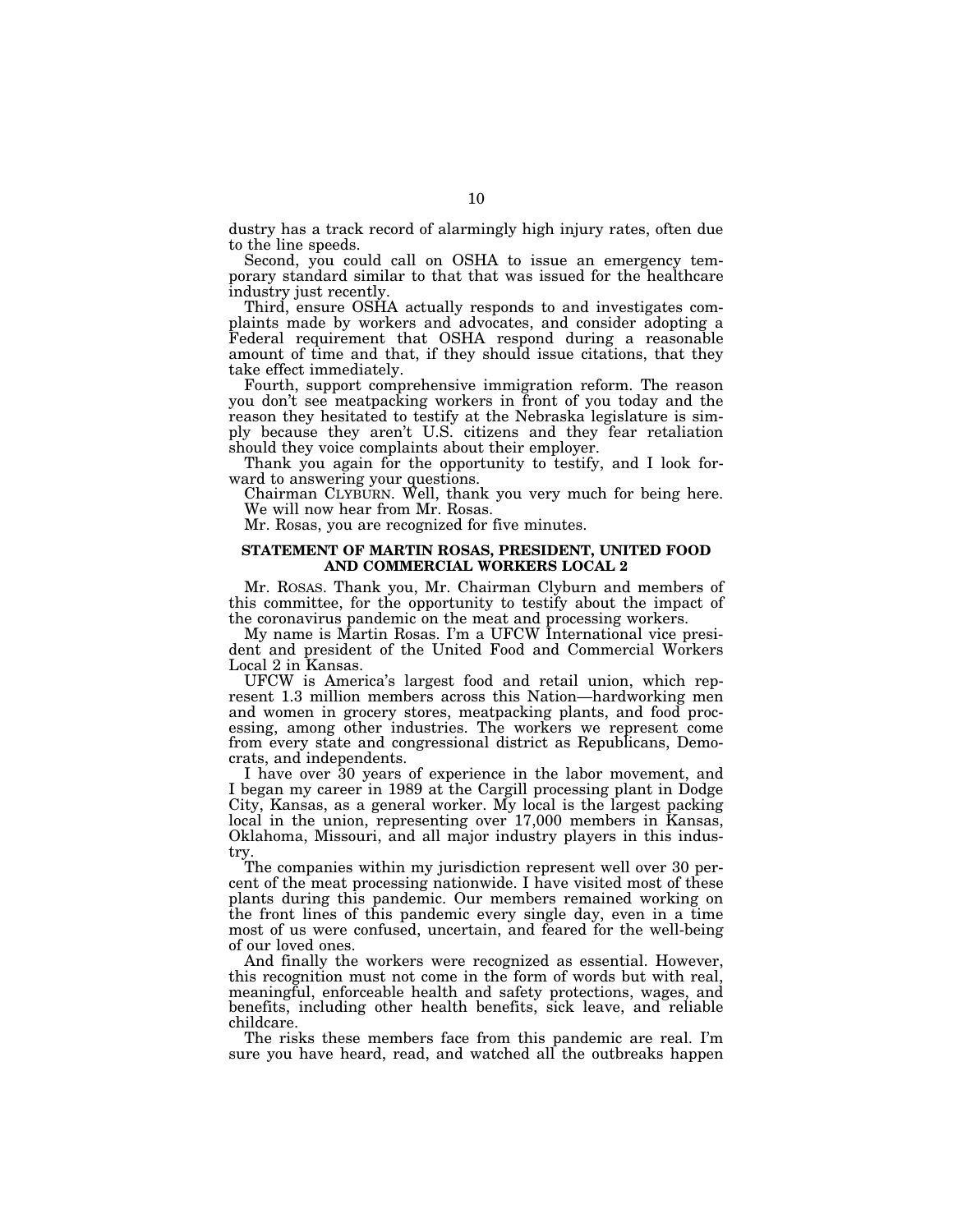in these meatpacking plants. The members we represent have contracted in startling numbers COVID–19. So many have died. At Seaboard Foods in Guymon, Oklahoma, for example, in a plant of 2,200, over 1,000 workers contracted the virus and at least seven have died.

My request is not for those who have died but for those hundreds of workers who still suffer the long-term consequences of this disease and to protect those who are going to bring the food to our tables.

In the beginning, not enough was done to protect these essential workers. The harsh reality is that many of these companies were slow to act in the early days of this outbreak, and whatever progress was achieved was because of the union demanding action.

From the beginning, we called on these companies to sit down with us to discuss the much-needed protocols. By early April 2020, we urged the companies to implement safety measures. They have been included in my written testimony in front of you.

During the following months, I personally went into the plants to see what was happening. Some of the demands that we identified were not in place.

These workers were living in fear. They did not know whether these companies were willing to protect them, but they were also afraid to miss work because they don't have sufficient leave benefits. Some of the companies, like Seaboard Foods in Guymon, Oklahoma, which is not named in the report that was provided to you, was threatening employees for missing work, afraid to go to work and to be exposed to this deadly virus and bring it back home. Sadly, some of those became reality.

In April 2020, President Trump issue an executive order invoking the Defense Production Act to give an order to these companies and literally giving a green light to these companies to disregard the well-being and the safety of these workers. At a time when the Federal Government was not requiring any COVID–19 safety measures, the executive order gave the authority to these companies of the meatpacking industry to remain open.

By July 2020, encouraged by Trump's executive order, some of the companies dropped many of their safety measures. The strict use of face masks was no longer enforced. Employers encouraged sick employees to attend work by using attendance bonus programs, knowing the high risk of spreading the virus.

Companies and some states stopped sharing infection numbers with the union, so we did not know the real number. It's why the number was wrong for some of the early assessments. Nevertheless, we went into the field to see the human side of this pandemic, where members were left to work in unsafe and unsanitary working conditions.

One of our members was Alejandro. Alejandro was 33 years of age, working at the Seaboard Foods in Guymon, Oklahoma. He was told to came back to work or lose his insurance. He had diabetes, thus needed his insurance. The company made him believe that he would lose his benefits if he didn't come back to work. He came back to work, and within two weeks he contracted the virus and died from COVID–19.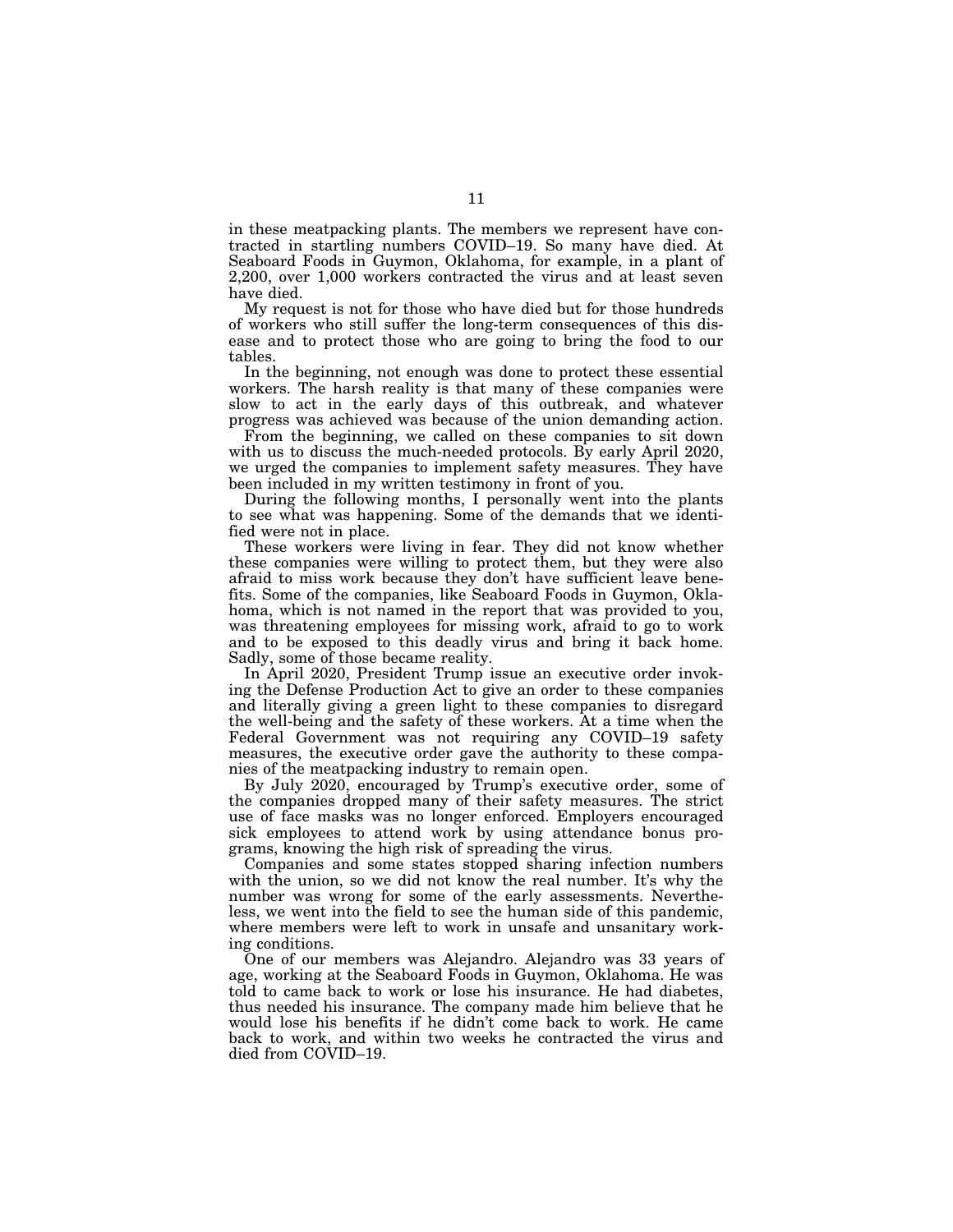In the meantime, OSHA did not step in to make the necessary adjustments and implement protocols to protect these workers. Literally, OSHA was missing in action.

Some of the safety measures instituted by some of these companies have been useful, when other ones give just a false sense of security.

The meatpacking workers continue to be at risk and continue to do the most dangerous jobs in this industry. Thereby, to protect the food supply, we call on you, Democrats and Republicans, Members of this body, to take action to give the tools to OSHA and to USDA to protect these workers.

Thank you, sir. And I'm here to answer any questions that you guys might have.

Ms. WATERS. [Presiding.] Thank you very much, Mr. Rosas.

Finally, we will hear from Ms. Licolli.

Ms. Licolli, you are recognized for five minutes.

### **STATEMENT OF MAGALY LICOLLI, CO-FOUNDER AND EXECUTIVE DIRECTOR, VENCEREMOS**

Ms. LICOLLI. Good afternoon, everyone. My name is Magaly Licolli. I represent Venceremos, a human rights organization in Arkansas that works to ensure the dignity of poultry workers. I'm grateful for the opportunity to testify today.

Having worked directly with numerous poultry workers in Arkansas the past seven years, I've heard firsthand from the very beginning of the pandemic how poultry companies exposed workers to contracting and dying from COVID–19.

When the pandemic hit the U.S. in January 2020, poultry workers immediately knew they were at higher risk for contracting the virus because they work extremely close to each other and without meaningful protections.

Between March and April of last year, there were numerous outbreaks at meat processing plants across the country, leading to over 6,000 cases and 20 deaths among meatpacking workers.

In response to this meat processing crisis, former President Trump issue an executive order declaring that meatpacking plants must stay open during the COVID–19 pandemic.

Despite the government declaring meatpacking workers essential in April of last year, neither the government nor the companies followed through on their public promises to protect workers' health and safety. For example, OSHA never enforced its own COVID–19 guidelines for meat processing companies. Therefore, workers felt completely abandoned and unprotected, as they were unable to file complaints with OSHA that would result in an inspection once they fell sick, and COVID began to spread through meat processing plants and communities.

Tyson Foods, another poultry company, didn't act immediately to prevent the spread of the virus and responded only when their public image began to take a hit, and it was too late for thousands of workers.

The first case of COVID–19 in the U.S. occurred in January 2020. In March, we had to organize calls to action and campaigns targeting Tyson, George's, Simmons, and Cargill demanding essential protections. Workers from Tyson and George's plants in Arkan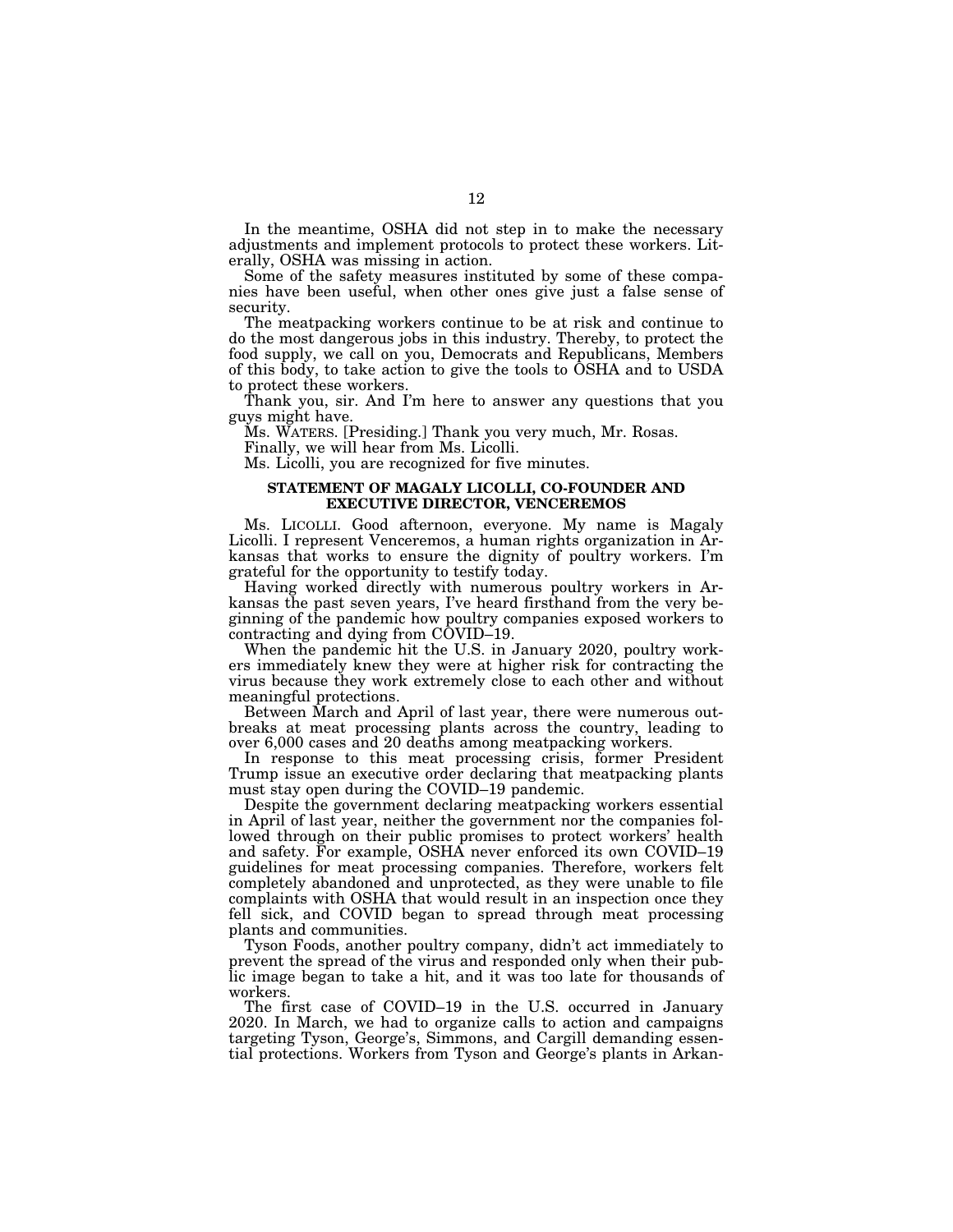sas organized hundreds of workers to sign worker petitions in rallies outside those plants.

It wasn't until late April, after more than 5,000 cases had developed among meat processing workers, that Tyson finally provided its plant workers with PPE.

However, the response to worker demands and negative press were mostly public relations crisis management, and did little to actually protect workers. For instance, the scanners that Tyson installed to screen workers for COVID were strictly for show, because such devices can't detect asymptomatic cases.

Instead of implementing well-known actual preventive measures as spelled out in CDC guidelines, such as distancing workers, the workers I spoke to said that Tyson complied incompletely or not at all and that any social distancing practices and such measures did not extend to other common areas, such as break rooms and restrooms.

This made it clear that measures that would cost the companies money or slow the output of plants were off the table and further illustrated the low value these companies placed on their workers' lives and well-being.

During that time, we saw the first big COVID outbreaks at various plants throughout Arkansas. I remember receiving many calls from workers letting me know how terrified they were to see how fast their coworkers were getting infected with COVID. The company did nothing to notify workers who had been exposed to COVID, and they did nothing to quarantine those workers.

Soon, the outbreaks spread so quickly that the companies, such as Tyson, lost much of their work force. Their response was to increase line speeds to maintain production levels, cramming workers even more closely together and making conditions more dangerous. Many workers also had to take on jobs and operate equipment that they were not trained for, creating a severe safety hazard.

Poultry workers should have never been put in the position of choosing between their livelihoods and their lives. We should provide humane working conditions, enforcement of safety standards, basic leave, and affordable healthcare for these essential workers.

In addition, the USDA must stop allowing companies to increase line speeds in processing plants and withdraw all existing line speed waivers.

Poultry workers' lives, dignity, and humanity are more important than company profits. It's immoral that companies are able to profit from the injury, suffering, and death of workers, and it must end now.

Thank you so much.

Ms. WATERS. Thank you very much, Ms. Licolli.

I now yield to Mr. Raskin for five minutes for questions.

Mr. RASKIN. Thank you very much, Madam Chair.

I first want to welcome my distinguished constituent, Debbie Berkowitz, who is a nationally renowned expert in the field of occupational safety and health and a passionate advocate for our Nation's workers. It's my great honor to represent her in Congress.

And thank you, Debbie, for all the great work you do.

Last year, while workers faced these epidemic COVID–19 outbreaks, meatpacking companies were raking in record profits. One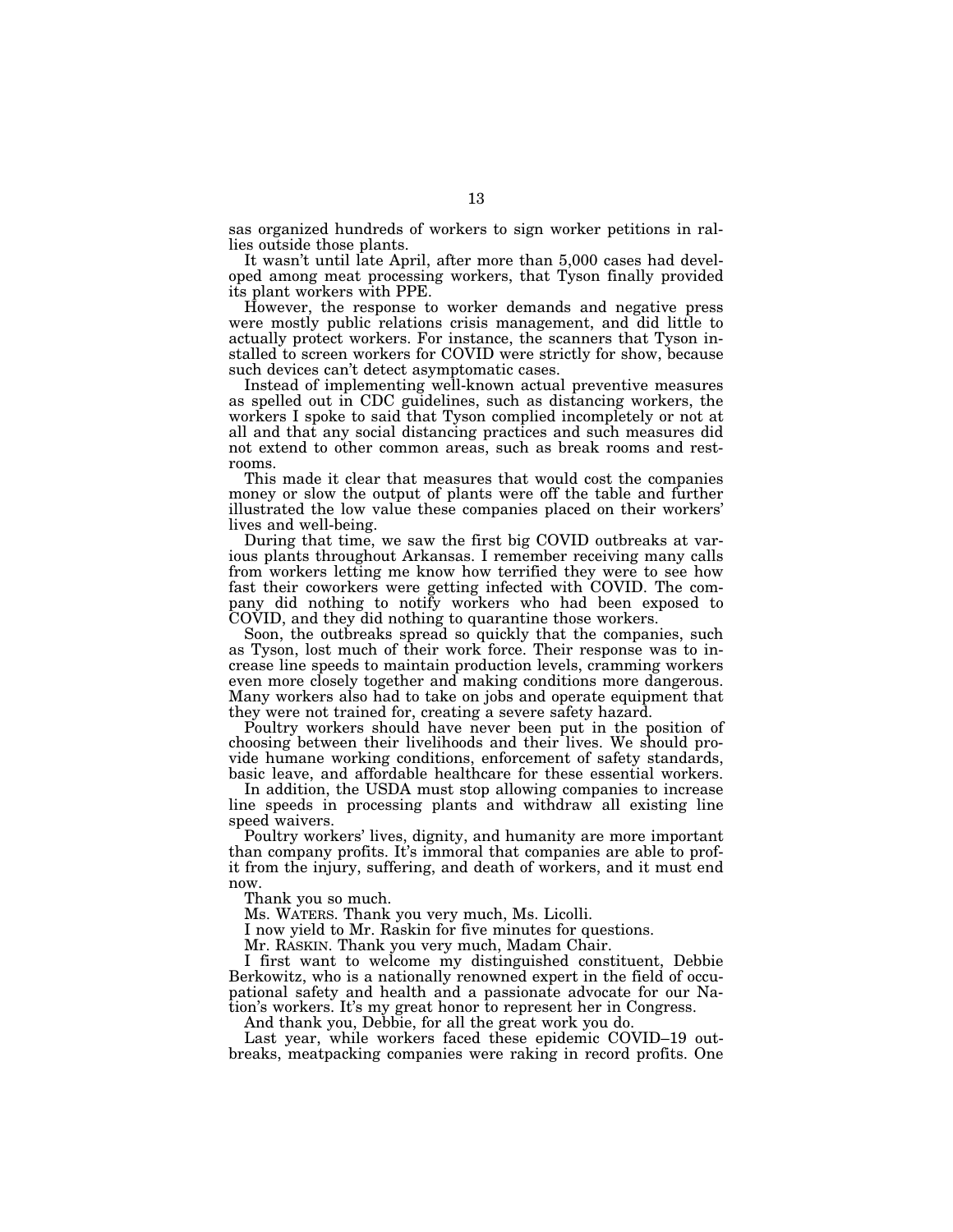of the biggest companies, JBS, reported a 32-percent increase in sales in 2020 and rewarded shareholders with \$2.3 billion in dividends and stock buybacks. Another company, Tyson, spent more than \$675 million on dividends and stock buybacks through the period of the pandemic.

At the same time, at least 59,000 meatpacking workers got COVID–19 during the first year of the pandemic, triple the number that we originally understood, and at least 269 of these 59,000 died from COVID–19.

Mr. Rosas, given the profits of companies like JBS, could companies like these have afforded to protect workers better during the early COVID outbreak period by adjusting line speeds, increasing spacing, or providing workers with better sick leave policies?

Mr. ROSAS. Thank you, Congressman Jamie Raskin.

Absolutely, they can easily prevent most of those problems by slowing the line speed and staggering people's breaks and really provide an adequate social distancing in those plants, and if they would provide workers with meaningful leave of absence.

One of the reasons and one of the problems that we confronted was where the companies were refusing to slow the production lines, putting profits ahead of worker safety and well-being. I definitely believe that can be preventable.

And like I mentioned earlier, one of the biggest challenges that we confronted was, when President Trump invoked the Defense Production Act, some of these employers feel like they got a green light to disregard the human factor into their operations.

Mr. RASKIN. Thank you very much.

Under the last administration—and I remember many members of our committee urging OSHA to act—OSHA actually did little or nothing to protect the workers.

At one JBS plant in Greeley, Colorado, nearly 300 workers tested positive for COVID–19, at least six of them died, in the span of just six months. And OSHA fined the company just over \$15,000, which is less than 1/100,000th of one percent of the money that they paid out in dividends and stock buybacks during that period.

Another large outbreak took place at Smithfield's facility in Sioux Falls, South Dakota, last spring. More than 1,200 workers were infected; at least four died. Six months later, OSHA fined the company just \$13,494.

Ms. Berkowitz, why were the fines against JBS and Smithfield and other meatpackers so small? Do you believe that larger fines would have promoted greater compliance and seriousness about the health of the workers during this period?

Ms. BERKOWITZ. Thank you for the question, Representative Raskin. And I'm delighted to be here with my Congressman.

Totally. OSHA totally abandoned its mission to ensure employers could protect workers in the last administration. And after thousands and thousands of workers got sick in meatpacking and so many died in these plants, OSHA did little more than slap them on their wrist, which, in a way was a signal to the industry, ''Don't worry, you're not going to be held accountable for what you did.'' And it did nothing. And, you know, conditions continued to deteriorate.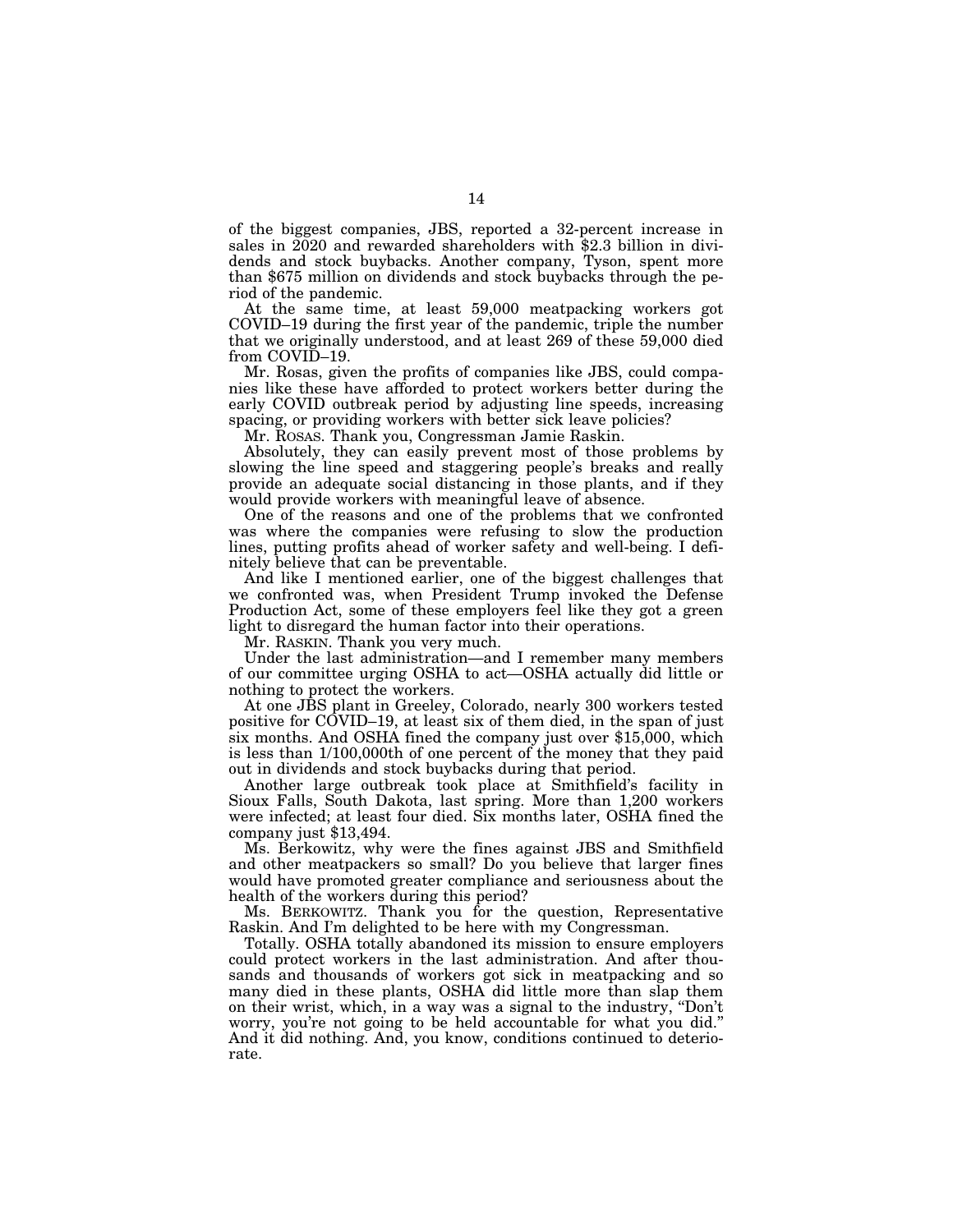I have to tell you that the OSHA law is very weak. And so, when OSHA barely did anything—you know, there are other complaints workers filed, and OSHA didn't even, you know, cite or do an inspection or anything.

Workers can't sue their employer. All they have to protect their worker safety rights is OSHA, and when OSHA fails, they have nothing.

And the other thing that's pretty outrageous is JBS, Smithfield, they are contesting these little citations. And, under the OSHA law, when you contest a citation, you don't have to correct the hazard. And conditions are deteriorating in these plants. And I know of one plant where they tried to file another complaint, but nothing's happened.

So thank you.

Mr. RASKIN. Well, thank you for your work. This is just an absolute scandal and an outrage, that the workers in meatpacking plants have been left exposed like this.

Ms. Licolli, did any of the workers that you worked with ever suffer retaliation from their employers for speaking out about unsafe work environments and conditions?

Ms. LICOLLI. Well, workers in Arkansas began to organize themselves back in March, because—I want to say that most of the workers have preexisting conditions and have developed respiratory problems due to the high exposure of chemicals.

So, back in March, when everybody was sent home, workers had to stay on their lines, so unprotected that they couldn't file any complaints through OSHA. So they began—they didn't have any other option but to fight. And so they began drafting or creating these worker petitions to ask more workers to join.

Tyson, obviously—they had to be very careful because, obviously, organizing inside a non-unionized plant is very dangerous for workers. And, yes, many workers suffer retaliation in terms of, like, workers have to come to work while sick because they get punished for missing work if they get sick.

So all of these preexisting conditions led them to organize because they didn't have any other option. They felt so unprotected during those times. And they keep fighting, because there is no protections right now whatsoever.

And so companies like Tyson and George's, obviously, all the time are intimidating workers to not organize, to not speak up, to not be on the media. Workers cannot testify in front. We always have to protect their identities, their names, where they work, because they are at high risk of being fired for doing this.

Mr. RASKIN. Well, Mr. Chairman, I would just like to say, some of these companies are treating the workers in the plants not much better than the animals that go through them. And this is a scandal. And I wish that OSHA would get back to the job it's assigned to do.

I yield back to you.

Chairman CLYBURN. [Presiding.] Thank you for yielding back.

The chair now recognizes the ranking member.

Mr. SCALISE. Thank you, Mr. Chairman.

It's interesting that OSHA is not a part of this hearing. And I'll reiterate, what we should be having a hearing on is things like this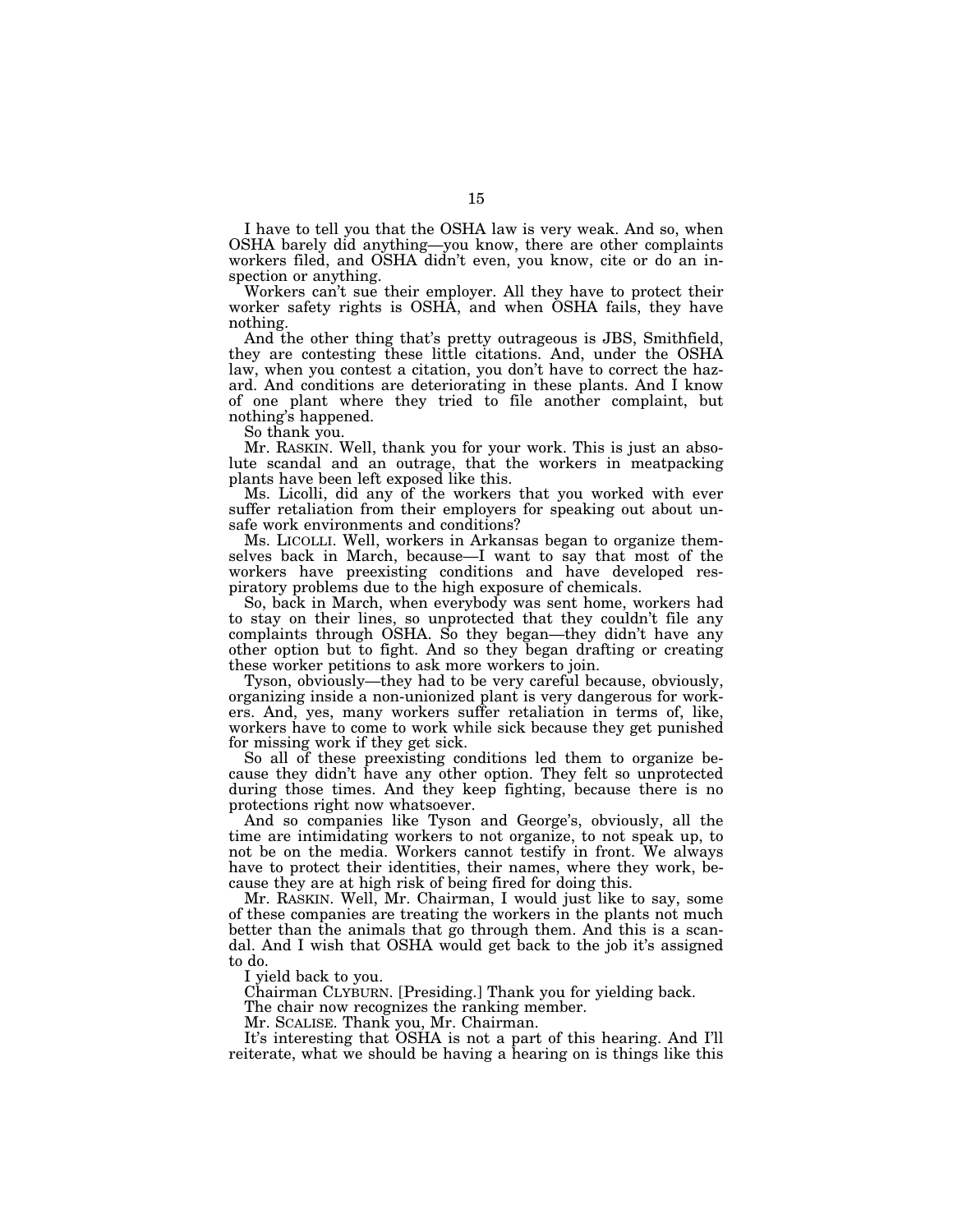latest scandal that the National Institutes of Health just confirmed, that you've got EcoHealth Alliance, a company that got millions and millions of taxpayer dollars, very likely violated the very terms of that taxpayer-funded contract by performing gain-of-function research at the lab in Wuhan where many, many scientists have suggested this virus started.

We need to have a hearing on that. We need to get to the bottom of these kinds of allegations of major, major scandals that involve the very genesis of the virus that killed over 700,000 Americans now, millions globally. We still haven't had a hearing on what really went on. And this latest National Institutes of Health letter, just a few days ago, is one more example of why we need to focus on that.

Something else that we hear about every single day from families is the inflation crisis. There's an inflation crisis hitting families right now. We're experiencing record price increases for everything people buy. This is a problem that my Democrat colleagues want to ignore, but, sadly, American families don't have that luxury.

When Democrats in the majority recklessly dumped almost \$2 trillion into the economy this spring, they poured gasoline on this inflationary fire.

If you looked recently at the Consumer Price Index, the latest report just a few days ago showed that prices increased 5.4 percent just in September, compared to the previous September—5.4-percent increase.

To quote The New York Times, quote, ''Thanksgiving of 2021 could be the most expensive meal in the history of the holiday.'' The cost of a turkey in 2019 was \$12.96. This year, it's \$21.76, nearly doubling. Prices for potatoes are up 3–1/2 percent. Canned vegetables are up 3.8 percent. All of the staple items that families are going to be buying, or trying to buy, to have a Thanksgiving dinner with their family are up dramatically.

Energy prices are also through the roof right now. Energy costs overall are up over 40 percent; gasoline, 40 percent. People can't even fill up their cars because their credit cards are being maxed out before their gas tank is filled up.

Unfortunately for the American people, these increases are likely to keep coming. Everybody sees that the inflation they're paying in higher prices is a result of all the increased spending, trillions in new spending, that we've seen this year.

And there's no end in sight. There's still an attempt, as we speak, to try to bring trillions more in new spending to the floor today or tomorrow. We don't know. That's what they're trying to get the votes to pass.

Larry Summers, the former Secretary of the Treasury for President Clinton and the Director of the NEC for President Obama, continues to express increasing alarm at the situation. He recently said, quote, ''We're in more danger than we've been during my career of losing control of inflation in the United States.''

The White House chief of staff recently retweeted economist Jason Furman when he said that inflation is, quote, a ''high-class problem.'' This is not a high-class problem. In fact, inflation is probably the largest tax increase on middle-and lower-income families. Whether it's someone who works in a meatpacking plant,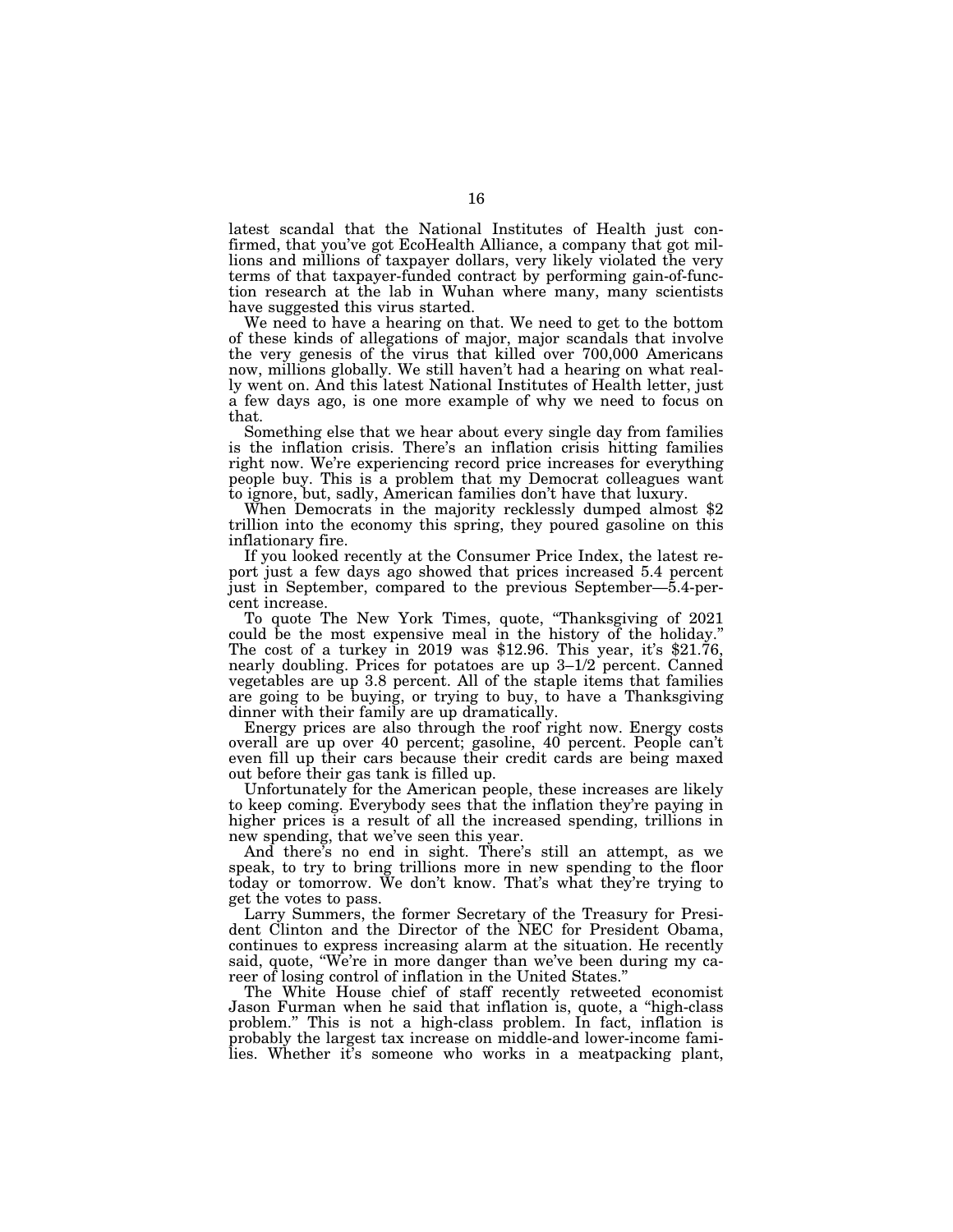someone who drives an Uber, someone who's working a minimumwage job, inflation is the thing that's hitting them the hardest today.

It's crushing American families that are trying to feed their kids and pay their bills. Prices are rising faster than their paychecks. Inflation is absolutely a tax on everyone but especially the lowerincome families in America.

Rather than recognize what those policies have done, it seems like this majority continues to spend trillions more dollars. It's only going to make things worse. When you look at the prices for everything people buy, it keeps going up. And it's going to keep going up if these policies continue.

So I would go back again and just urge, Mr. Chairman, that we have a hearing on the origin of COVID, we have a hearing on this NIH latest scandal that they themselves have exposed, that gainof-function research happened. EcoHealth Alliance used multimillions of dollars of taxpayer money to fund it, and we see the deadly consequences. We need to have a hearing on this.

And, with that, I yield back the balance of my time.

Chairman CLYBURN. I thank the ranking member for yielding back.

The chair now recognizes Ms. Waters for five minutes.

Ms. WATERS. Thank you very much.

Mr. Chairman, I am so pleased that you're holding this hearing, because, at the height of the pandemic, we were hearing stories about what was happening to many of our essential and frontline workers, but we heard some of the worst stories that were being heard about what was happening in these meatpacking plants.

We heard about people who got sick, and they were told by the owners and managers of these plants that they could not take off, and if they took off from their job, even though they were sick, they would be fired.

And so you had people who were trying to come to work every day, who were sick, but that's all they had, was the earnings from these plants, and if they took off, they would lose the ability to put food on the table.

And so the stories were horrific. And, if I can recall, I think I heard some of these horrific stories not only about the ones we're hearing today but, I believe, in Utah, some of the other states that these stories were coming from.

And so, as I understand it, in a briefing with this select subcommittee, a career OSHA official said that the Trump administration made a political decision not to pursue new authorities to help protect workers.

Ms. Berkowitz, you spent six years as a senior official at OSHA. How would you describe OSHA's response under the Trump administration to the outbreaks in the meatpacking plants?

Chairman CLYBURN. Turn on your—is your mic on?

Ms. BERKOWITZ. Apologies. Thank you, Congresswoman Waters. OSHA totally abandoned its mission. They went AWOL. They looked the other way. The Secretary of Labor at the time, Eugene Scalia, told OSHA, don't respond to complaints that were coming with inspections. I heard that they didn't even give out N95 res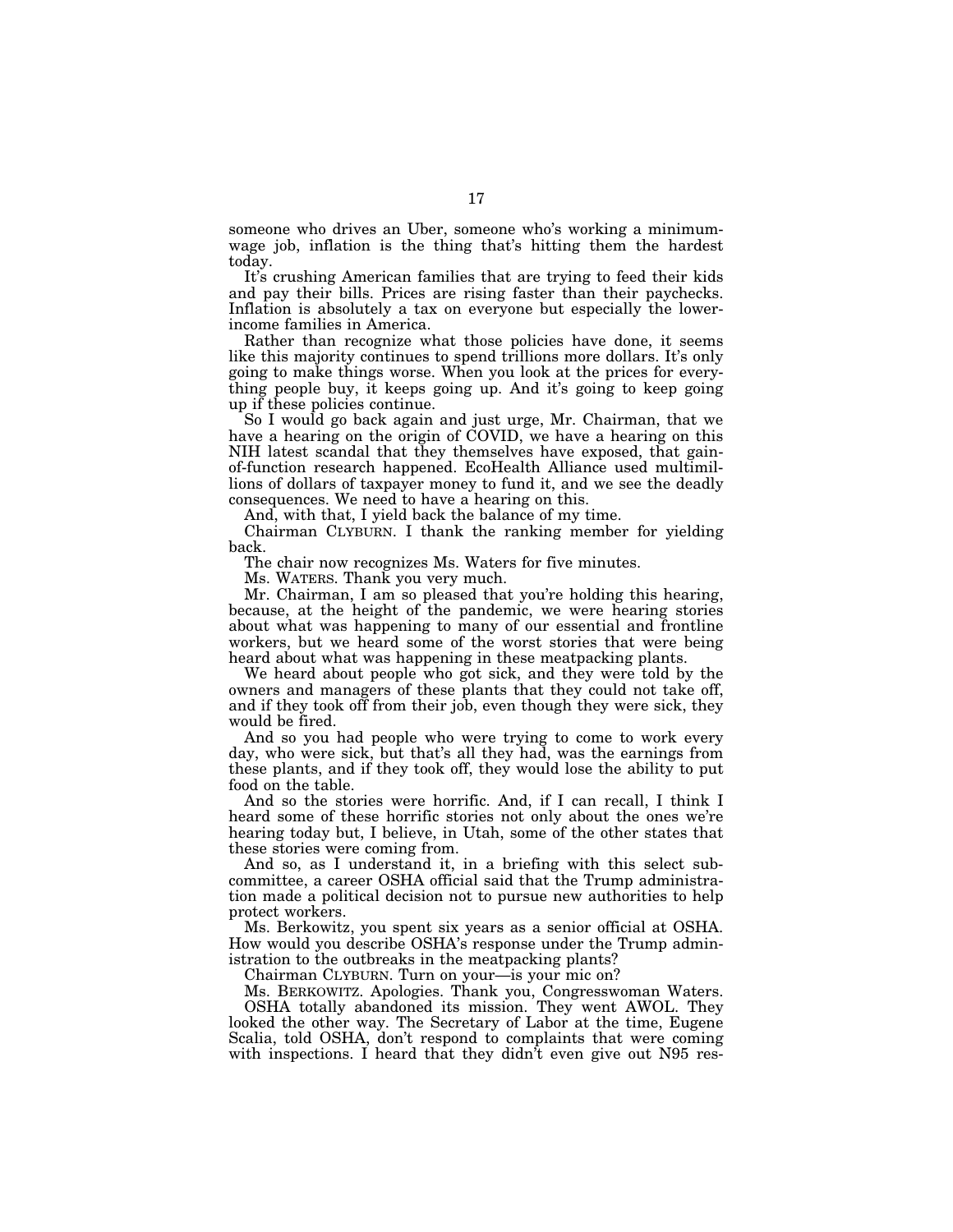pirators for inspectors to be able to do inspections in these plants if they wanted to.

In March, the AFL–CIO and hundreds of different organizations petitioned the agency, March 2020: Just set some requirements, so employers would know what to do. And they refused to set requirements, so that there were no requirements. And, as I said before, you know, workers were left on their own, and it was really a dire and horrible situation.

Ms. WATERS. There was an example given about what happened in Merced County, California, where senior Trump appointees working for the Department of Agriculture intervened on behalf of a meatpacking company in an effort to intimidate the public health division.

Did you hear about that?

Ms. BERKOWITZ. Yes. I heard about it as it was happening. The company called the USDA and said, ''Come help us.'' And even though it said right on the USDA's website that they could not keep plants open and local health departments could close the plants, the political appointees at the USDA Food Safety and Inspection Service intervened and basically said, you've got to keep these plants open.

They did that—you know, luckily, in California, you had a great attorney general, and the Justice Department there intervened, and the plant was shut down. But, in Illinois—and I believe that plant, the JBS plant, is in your report—the local health department said, "We can't do anything. USDA said that they are in control.''

It happened in Illinois at a Smithfield plant that actually was closed, and then they called USDA and said, ''Tell the health department to let us open.'' I remind you, this is without mitigation measures that they were opening up, so it would continue to spread in the plant and into the community.

Ms. WATERS. Wow.

Well, I would just like to do a little bit of a comparison here. We understand the Biden administration is providing \$1.4 billion in pandemic assistance to coronavirus-impacted food workers, distributing up to \$600 per worker in relief payments to frontline meatpacking workers, and mandating crucial vaccines and coronavirus testing of course.

Are you aware of the difference between what was happening in the Trump administration and what is being done now? And what more needs to be done?

Ms. BERKOWITZ. Right. I am very aware. And, hopefully next week, OSHA will be issuing that emergency temporary standard that will affect all meatpacking companies. Either they get a vaccine or they have to be tested, and that is very important.

So this new administration has a lot of work to do, but it's really, you know, turned the table on what's been happening.

So thank you.

Ms. WATERS. Thank you so very much.

And I yield back the balance of my time.

Chairman CLYBURN. I thank the gentlelady for yielding back.

The chair now recognizes Dr. Green for five minutes.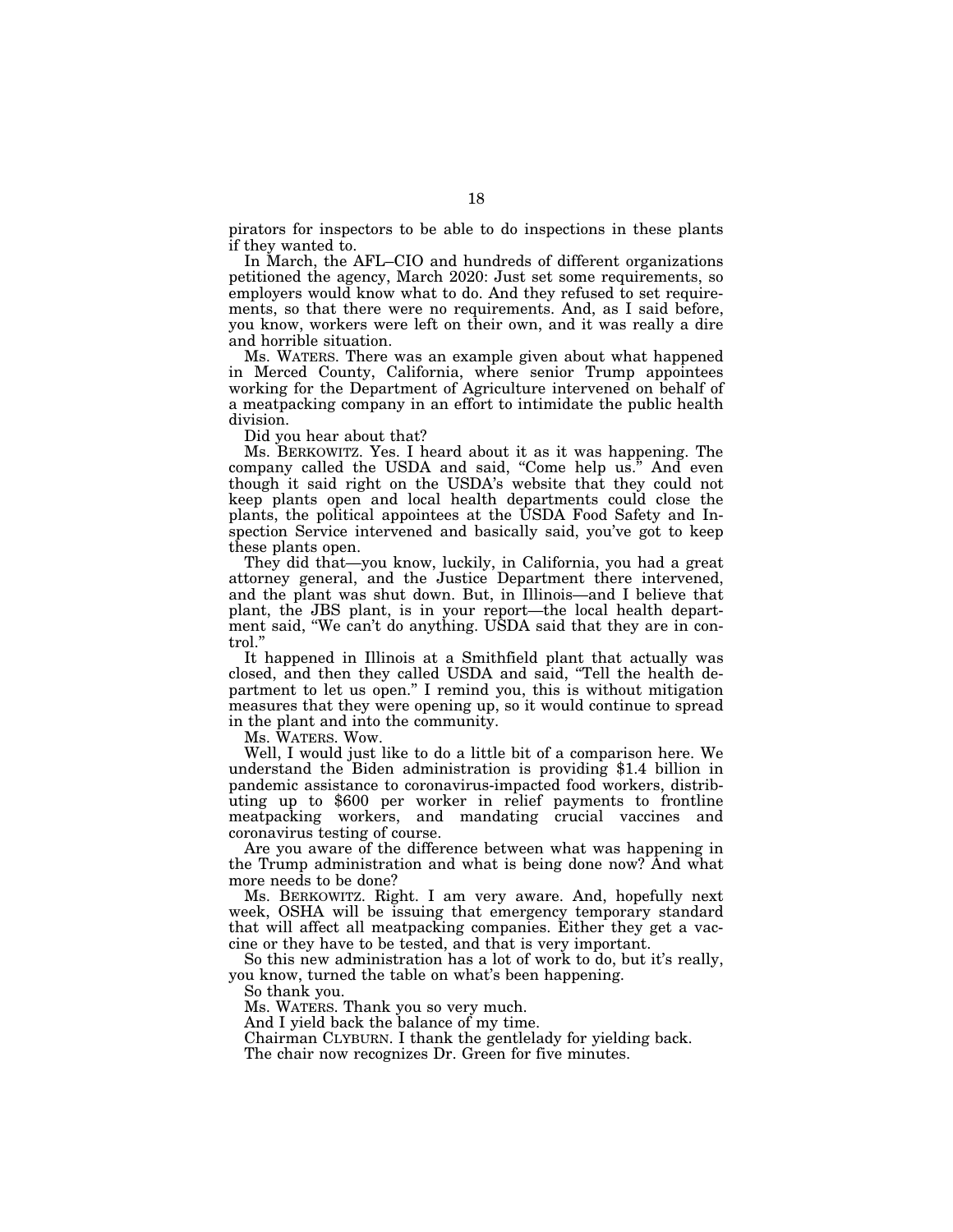Mr. GREEN. Thank you, Mr. Chairman. Good to see you. Thank you for putting this together, and I want to thank the ranking member as well.

Today's hearing is simply an effort to distract from failed economic policies of the Democrat Party.

It was the Democrats who extended the massive unemployment insurance program, incentivizing people not to work. By January 2021, 18.2 million Americans were still receiving unemployment benefits, while 40 percent of the businesses were struggling to fill their jobs.

It was the Democrats who put in place an eviction moratorium, harming thousands of small businesses and retirees and further encouraging people to stay home and not work.

It is the Democrats that are forcing vaccine mandates on private businesses, causing a tremendous number of workers to leave the work force.

And it is the Democrats that have dumped trillions of printed dollars into our economy, causing massive inflation, inflation to hit a 30-year high, and government deficits to skyrocket.

Because of these policies, Americans are having to pay too much money for too little products because there are too few workers.

COVID–19 has impacted every industry. Few businesses have come out unscathed. So let us face head-on the real problems: a work force shortage and a supply chain crisis caused by economically illiterate policies.

But what are the Democrats trying to do? Ram through trillions more in spending with their so-called Build Back Better Act. It's not just meat prices that are going up; everything is becoming more expensive—gas, electricity, milk, clothing, used cars, rental

cars, you name it. price of a new single-family home to rise  $$24,000$  since this time last year. That's how inflation works.

It's caused by the government, not the private sector, as evidenced by LBJ's Great Society spending that contributed to the stagflation of the 1970's.

The solution to these problems is not more government interference; it's less. The Federal Government needs to get out of the way and let America's businesses and workers do what they do best. Then we need to stop this reckless spending. Otherwise, we risk repeating the "Great Malaise" of the 1970's or much worse.

Thank you, Mr. Chairman, and I yield.

Chairman CLYBURN. I thank the gentleman for yielding back.

The chair now recognizes Mrs. Maloney for five minutes.

I don't see Mrs. Maloney, so the chair—Chair Maloney?

Mrs. MALONEY. Hi. Mr. Chairman, thank you so much.

Chairman CLYBURN. OK.

Mrs. MALONEY. Can you hear me?

Chairman CLYBURN. Yes, we can hear you now.

Mrs. MALONEY. OK.

Meatpacking facilities were the sites of some of the first and largest outbreaks of the coronavirus in the Nation. Thousands of essential meatpacking workers were infected, falling ill in disproportionately large numbers compared to workers in other indus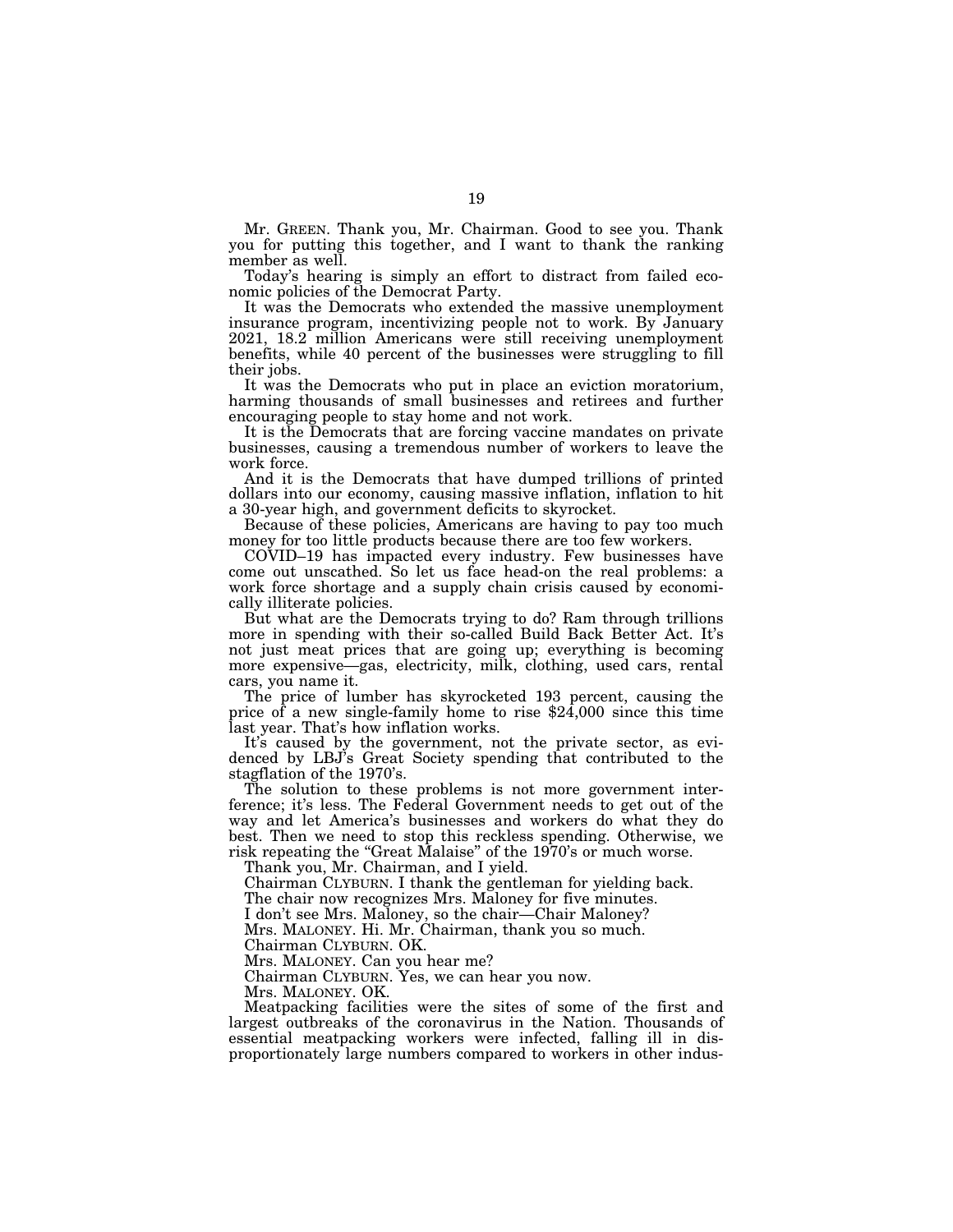tries. Many of these workers were compelled by their employers to be at work even when they were feeling sick, as we just heard in this testimony.

Ms. Godinez, I understand you represented workers in a lawsuit to address the safety conditions in meatpacking plants. Why did the workers you represented feel so unsafe going to work?

Ms. GODINEZ. Sure. Thank you, Congresswoman.

There are a number of reasons why the workers didn't feel safe, but, first of all, they understood that this was an airborne virus, that, by standing shoulder-to-shoulder, elbow-to-elbow, they were going to contract the virus.

And distancing was not only not available on the line, but it also was not available in the break rooms, in the cafeteria rooms. They have a very limited amount of time to go get in the break room, take off their gear, their protective gear—and I'm not talking about COVID–19 protective gear—in locker rooms where the lockers are stacked on top of each other, you're changing clothes right on top of another worker. And then you go into the cafeteria and you're only separated by a very thin, flimsy barrier, and you're taking off your mask, you're eating right in front of others.

And then the other reason why workers felt unsafe is simply because they kept seeing their coworkers not come back the next day, and sometimes they didn't come back at all, and only discovered that someone had passed away because of a Facebook GoFundMe page.

And, overall, there was a lack of transparency. There was no contact tracing. They didn't know if they had been exposed. They didn't know if they were exposing their children or family members. So they knew they were risking their lives by going into the meatpacking plants, and that was an unnecessary risk.

Mrs. MALONEY. Thank you.

In April 2020, a large coronavirus outbreak at a Smithfield plant in Sioux Falls quickly spilled over into the wider South Dakota community. What began with a few cases among workers ultimately resulted in more than 1,000 cases being linked to this plant. Despite this, leaders in the meatpacking industry refused to admit that their plants were driving infections as late as mid-May 2020.

Ms. Berkowitz, how did meatpacking plants drive coronavirus infection rates into surrounding communities, particularly rural communities?

Ms. BERKOWITZ. Thank you.

You know, we know from the-

Mrs. MALONEY. We can't hear you. Turn on your mic.

Ms. BERKOWITZ. Thank you.

We know from the beginning of this pandemic that workplace exposures were significant drivers of spreading the coronavirus out into the communities. In meatpacking plants, especially in that plant, Smithfield in Sioux Falls, South Dakota, it whipped like wildfire among the workers, and then brought it back home to their family members, who got sick, who infected other people in the community. That's sort of how it happened.

And I want to make it clear that the only reason we even know that this virus was spreading the way it did is that the children of the Smithfield workers and the local union actually started talk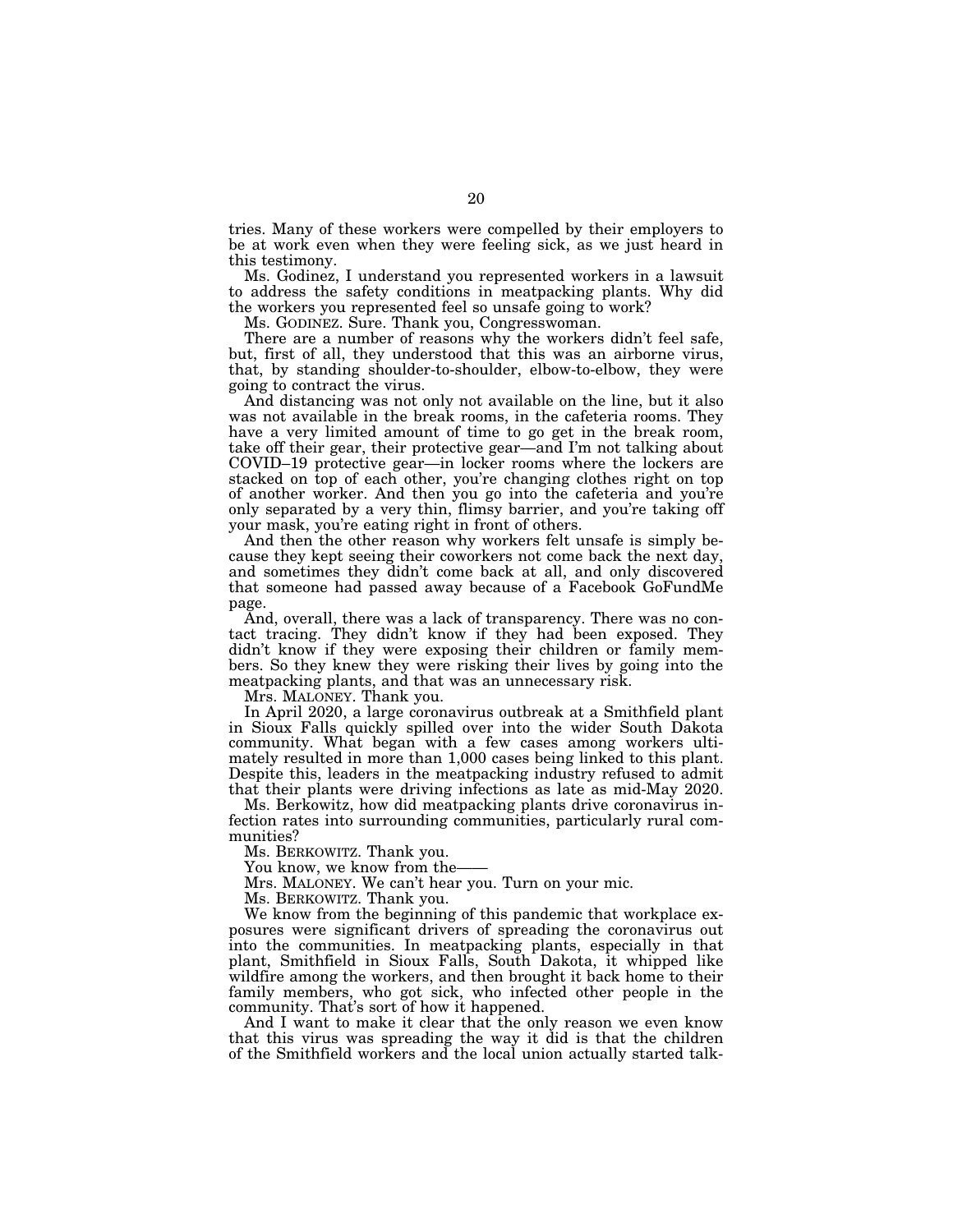ing about it to the newspaper. The children of the Smithfield workers actually formed a Facebook group because their parents were too scared to speak out.

And so there have been study after study showing that, you know, the numbers now, which are so staggering, are just the meatpacking workers themselves, but there's an exponential component to what the real effect of the industry's failure to mitigate the spread of COVID in their plants is, with the spread in the community. I mean, rural communities were hit incredibly hard because the meatpacking industries and the hospitals were overwhelmed.

Mrs. MALONEY. Thank you.

And, Mr. Rosas, in April 2020, you called on meatpacking companies to slow their line speeds to guarantee safe social distancing between workers. Why did you make this demand? And did the meatpacking companies comply? Did they respond appropriately to your demand?

Mr. ROSAS. They were open to have a discussion in regards to the line speed, slowing the line speed. However, as soon as President Trump invoked the Defense Production Act on this industry, some of the employers such as Seaboard Foods in Guymon, Oklahoma, which is not mentioned quite often in this whole investigation, they ran top line speeds, they increased the line speeds.

So we don't get a very positive response based on the fact that they feel protected by the administration and the OSHA negligence of protecting its workers.

Mrs. MALONEY. Thank you.

My time has expired, and I yield back. Thank you.

And thank you all for your testimony.

Chairman CLYBURN. I thank the chair for yielding back.

The chair now recognizes Dr. Miller-Meeks for five minutes.

Mrs. MILLER-MEEKS. Thank you, Mr. Chair.

And thank you to the witnesses.

Let me just say that I represent Iowa's Second Congressional District. I'm in a rural area. It is the home to multiple meatpacking plants.

In fact, during the early days of the COVID–19 pandemic, because I was a state senator for these areas, I personally was in contact and toured with individuals from the JBS plant in my hometown of Ottumwa to discuss mitigation strategies. And, also, they were in contact with the Iowa Department of Public Health, and I put them in contact with the Wapello County Public Health, our home county.

This is what they did: screening for symptoms, temperature screening before you entered the plant; testing, COVID–19 testing every week; physical barriers within the plant, which were not flimsy, as the report notes, that if it was temporary plastic, it was until they could get thicker plastics up; social distancing; increased air sanitation and ventilation.

Everyone was provided PPE, which was changed. They increased the number of shifts so that workers could've been spaced out further. They set up tents to have separate cafeterias and then staggered all the shifts for people going to eat in the cafeteria, so separate dining facilities.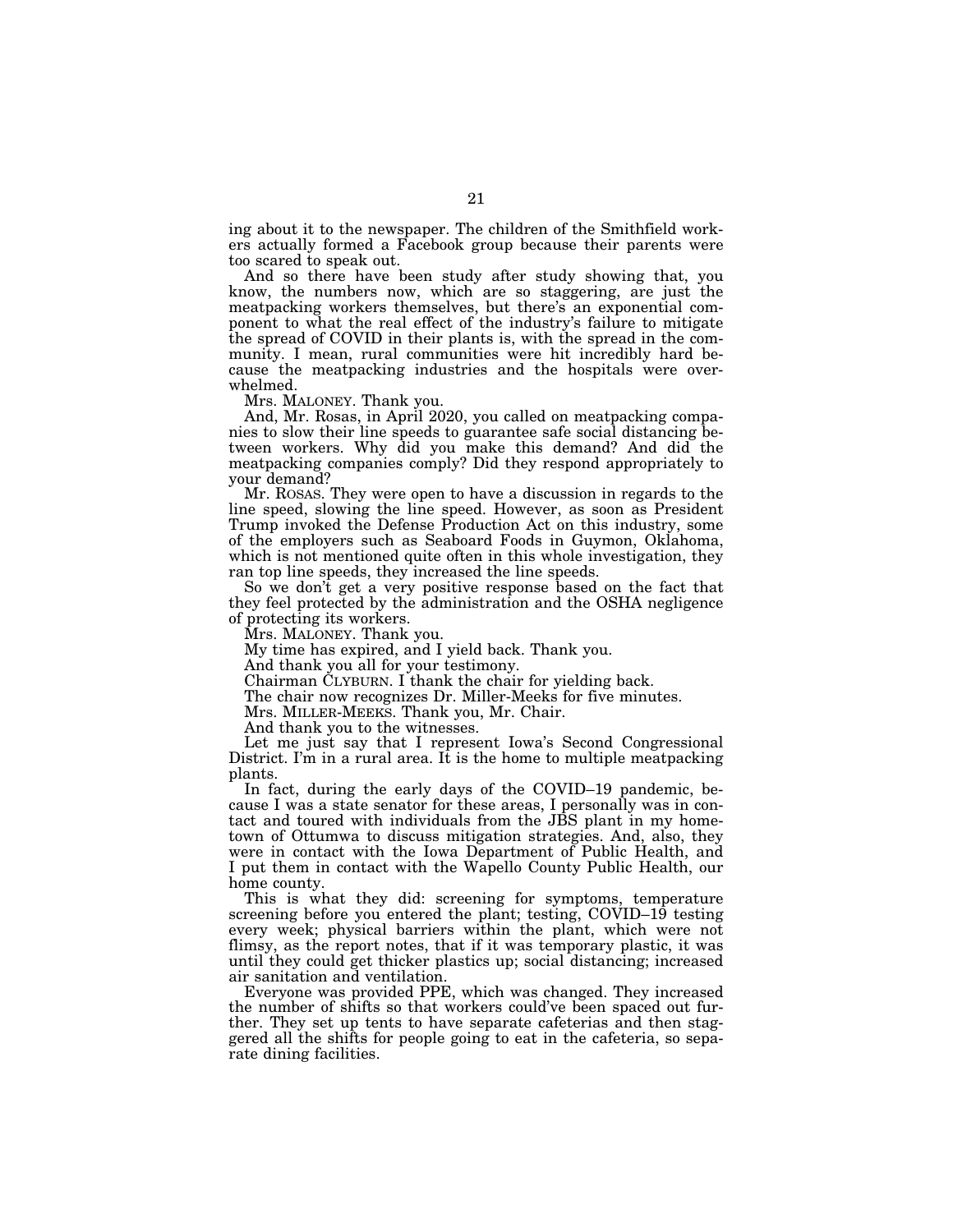They had increased access to medical healthcare services and health benefits, and if they were sick and vulnerable, they were told to not come into work. They also provided education and resources.

And I mention this because one of the things I advised them to do, after reading early on in the pandemic that a salt shaker was the contact source for someone in Italy, also asked them not to have any silverware, plastic silverware, or salt shakers or anything that could be communally touched.

So, Dr. Berkowitz, you focus in your testimony in the early days of the pandemic and the meatpacking industry response. And let's not forget that even experts like Dr. Fauci didn't know what was going on in those early months and guidance was changing daily.

So I just mention that, in April and May, we were already instituting in these meatpacking facilities in my district—they were already issuing mask mandates, temperature screening, testing, PPE.

And so the guidance was changing even with the CDC. And JBS distributed masks to employees in March, prior to it being recommended by the CDC in April. And even Democrats in the U.S. House of Representatives didn't institute a mask mandate until July 2020.

We also did contact tracing. And I spoke with our local county public health. And, if you'll recall, people don't spend 24 hours a day at their workplace; they are at home or in their community. And our contact tracing showed that most of our spread came from in the home or other living conditions or in transportation with carpooling.

Mr. Chairman, I ask unanimous consent that this chart be entered into the record.

Mrs. MILLER-MEEKS. There has been a declining rate of COVID among meat and poultry workers since May 2020. As you can see from this chart, the industry clearly has made significant process in their COVID–19 mitigation strategy, consistently having a lower case average than the U.S. as a whole since last November.

Prior to any vaccine mandate, on March 12 of this year, I administered vaccines at a vaccine clinic at JBS. We vaccinated over 800 employees on that day. And here we are now, in October 2021, with three FDA-approved COVID–19 vaccines produced by the Trump administration's Operation Warp Speed.

And I would like to discuss how the meatpacking industry is working to vaccinate their work force. As I said, I personally administered vaccines. Their vaccination rate as of yesterday is 85 percent, and the JBS plant in Marshalltown was 88 percent. They have reached this rate of vaccination through voluntary programs and providing easy access to employees, not harmful mandates.

Do we know of any other medical conditions for those who unfortunately—and any death is tragic. Do we know of any other medical conditions that would have put them more vulnerable?

Mr. Rosas, do you believe that widespread vaccination is the way out of this pandemic?

Mr. ROSAS. Give me one second, ma'am.

I'm back in the video. Can you guys hear me OK? Chairman CLYBURN. Yes.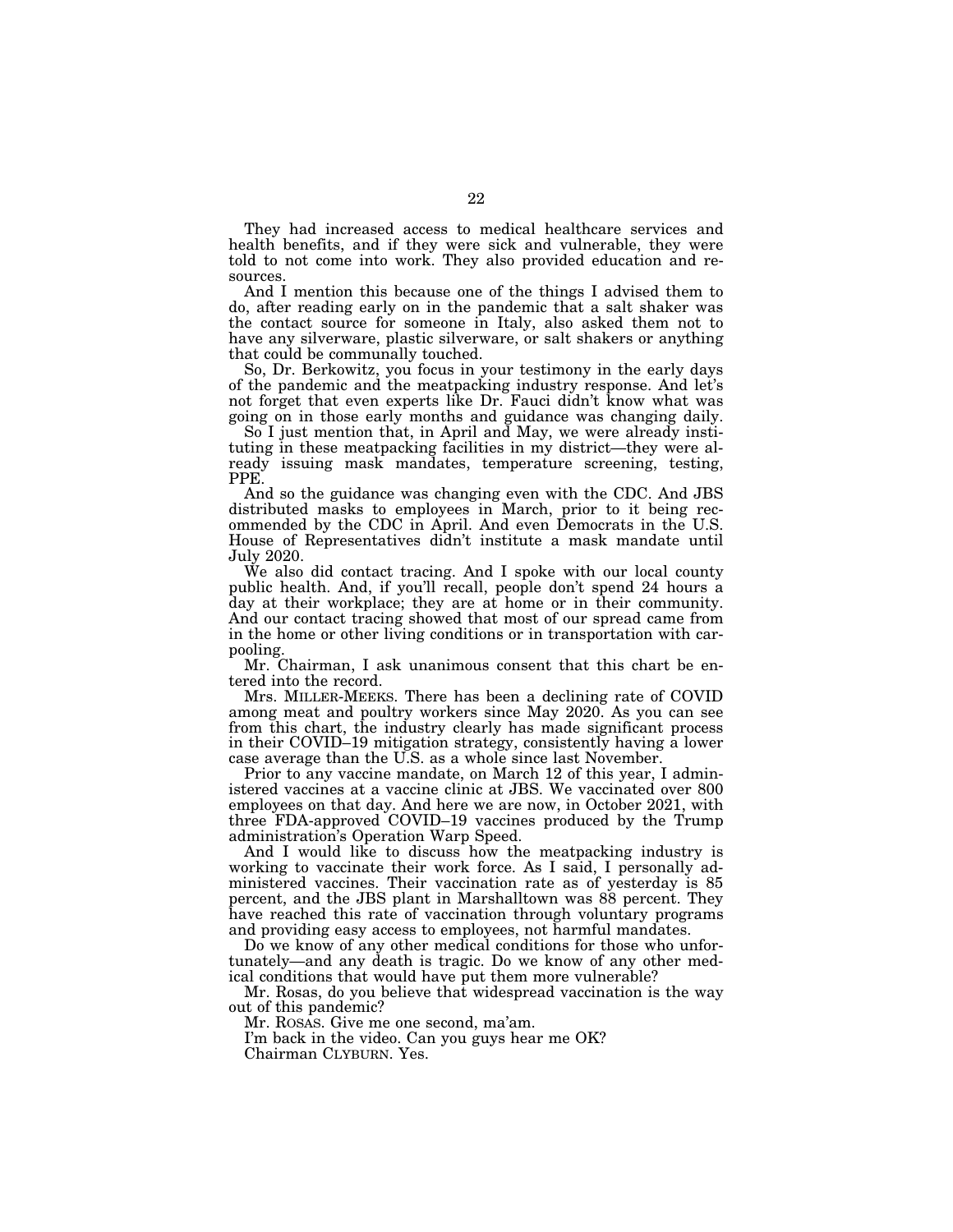Mr. ROSAS. Not necessarily. I don't believe vaccination is the only way out of this problem.

Mrs. MILLER-MEEKS. OK. Thank you for that.

Mr. ROSAS. We must-

Mrs. MILLER-MEEKS. Many farmers had to euthanize their herds. Do any of you know how many farmers committed suicide? Because that happened in my district when farmers had no place to take their hogs or their beef or their chickens.

From September 2020 to September 2021, the price of bacon has increased 17.6 percent; the price of chicken, 7.6 percent.

We could easily be being a conversation about the massive surge of migrants at the southern border who are not being COVID–19 tested; or the rate of inflation; the supply chain shortages which we have right now, which are not going to get better and I actually have ideas to address. We could be talking about and doing investigations on the botched Afghanistan withdrawal or the origins of COVID–19, which we have already heard from Ranking Member Steve Scalise.

So let me be clear: I support vaccines and have personally administered them in all 24 counties in my district. But, while we face rampant inflation coupled with a labor shortage—we have farmers who had nowhere to take their herds and had to euthanize them and then commit suicide—we must not make it worse. When we do, it is those in the margins, low-income families and rural Americans, who feel it the most.

Thank you so much, Chair. I yield back my time.

Chairman CLYBURN. I thank the gentlelady for yielding back.

The chair now recognizes Mr. Foster for five minutes.

Mr. FOSTER. Thank you, Mr. Chair.

Just first, I would like to respond briefly to my Republican colleagues' fixation on this claim that the NIH somehow funded dangerous research in China that somehow led to the coronavirus outbreak.

First off, Congress has had a hearing on the origins of the coronavirus on July 14 in the Science Committee Investigations and Oversight Committee that I chair, along with Ranking Member Jay Obernolte, who's an example of a thoughtful and deliberate and fact-based Member that has become, unfortunately, increasingly rare on the other side of the aisle. We had a very good hearing, and I urge members to look at the video of that hearing and the transcript.

On this committee, we asked NIH last week if American dollars were used to fund gain-of-function research by EcoHealth Alliance or the Wuhan Institute of Virology, and the answer was an unequivocal "no," in part because the virus under investigation was not capable of infecting humans.

NIH also confirmed, the research focused on a genetically distinct virus which could not be the source of the coronavirus that has impacted the world.

Anyway, there's a lot more to be said there, but the starting point would be the rational discussions we have of this issue on the Science Committee Oversight Subcommittee.

Now, the coronavirus outbreaks have affected meatpacking facilities in almost every part of this country. At one Smithfield plant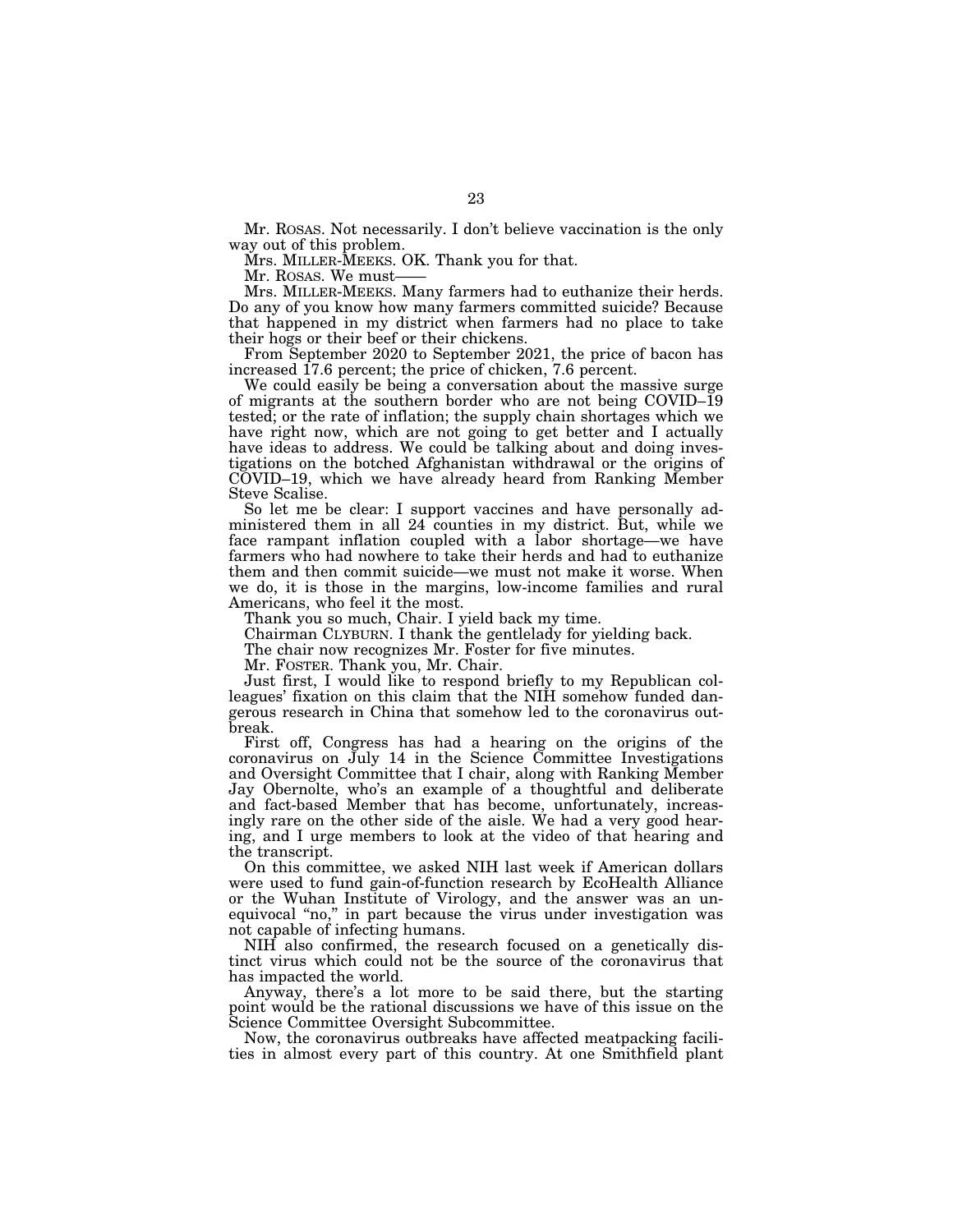in St. Charles, Illinois, just outside my district, previous estimates have put the number of infections in March and April 2020 at 64, including three deaths. However, based on internal company documents obtained by this select subcommittee, we now know that 110 of 519 workers at that plant were infected in just those first two months. That's over 20 percent of the plant.

This select subcommittee's data show that this trend was repeated throughout the country, with numerous meatpacking plants having much higher numbers of infections than previously disclosed.

So, Ms. Berkowitz, why has it been so difficult to get an accurate count of the number of infections and deaths at meatpacking facilities during the pandemic?

Ms. BERKOWITZ. Because there's no Federal agency that's collecting this data. There's no requirement for the industry to submit this data, like, to OSHA. And the industry didn't make its data public. And states that may have had some data based on the testing that was sent to them, many of them didn't make it public.

So I think this is really something for the committee to look at, to give powers to OSHA or the National Institute for Occupational Safety and Health to, sort of, do a look-back on what happened in terms of not being able to get data.

The only data that was collected was for healthcare workers, but for high-risk meat and poultry, the Federal Government did not collect this data.

Mr. FOSTER. And, in your view, was not having an accurate and publicly available count of infections and deaths dangerous to plant workers and their communities?

Ms. BERKOWITZ. Yes, it was very dangerous, because the industry could get away with what we just heard by just, sort of, making up numbers and putting it on a chart and saying, ''Look, our numbers are less than everywhere else.''

Or what happened was—and some politicians did this as well is just blame it on, you know, the workers and their exposures at work. But meatpacking requires—they work 10 hours a day, they come home. They are just home; it's not like they go out and party at night. They're exhausted.

So it did really prevent workers from having the tools they needed to really ask for and get better protections.

Mr. FOSTER. Yes. You may know I'm a scientist. And if a scientist stands up and says something that they know is not true, it's a career-ending thing. And apparently it doesn't end the careers of meatpacking CEOs.

Well, thankfully, we have strong and sensible unions, like the UFCW. They're pushing for worker vaccinations, and plants have, as a result, gotten safer.

So I'd like to enter into the record a press release from the UFCW highlighting their 96-percent vaccination rate.

Chairman CLYBURN. Without objection.

Mr. FOSTER. Thank you.

You know, I guess it's a scientific fact that, if our whole country was as sensible as UFCW workers, we would be looking at this pandemic in the rearview mirror and our medical personnel and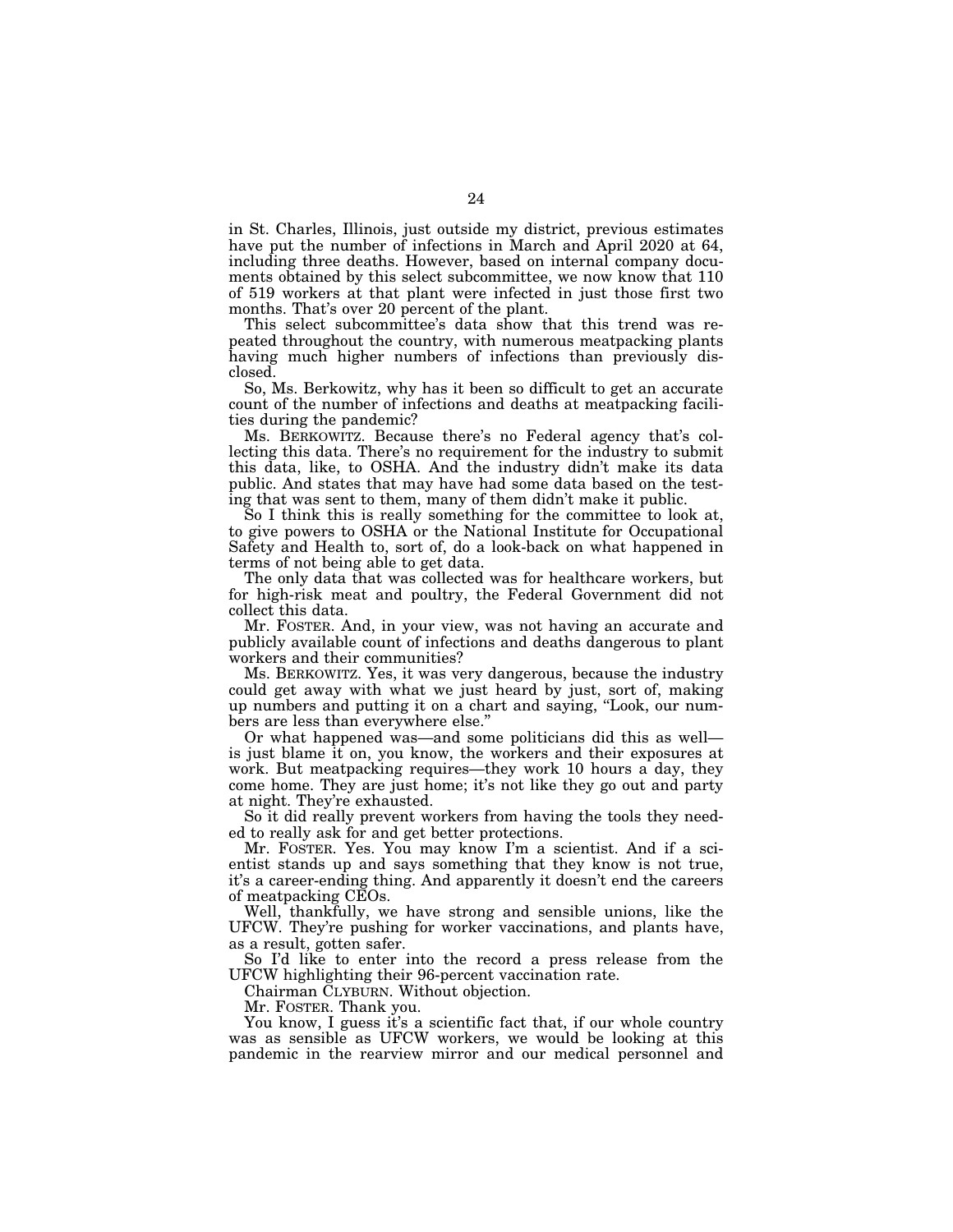our first responders would be enjoying a well-deserved break instead of what they're dealing with.

However, it seems as though the meatpacking plants were caught flatfooted in 2020 with no plan to protect their workers from the virus, although they had been warned about the risks. In 2007, the Federal Government cautioned the food and meat industry that it was, quote, "not a matter of if but a matter of when" the epidemic would occur. And the industry and others like it were instructed to plan for, quote, ''the systematic application of infection control and social distancing measures.'' And these warnings were amplified and repeated by the Department of Labor under President Obama.

So, Ms. Berkowitz, you know, based on the warnings they received, did they do all they could and all they were instructed to do to prepare for a pandemic?

Ms. BERKOWITZ. No. From my experience from talking to workers and local unions and community groups from plants all over the country, companies were flatfooted. They just wanted to keep going the way they were.

I mean, the report 15 years ago said: Stockpile masks. You know, start thinking about how you can—you're going to get—maybe 40 percent of your work force is going to be sick. Spread workers apart. Slow it down.

And, instead, actually, like, 15 meat plants went in—poultry plants—and said, we want to speed up our lines, keep workers closer together.

So, no, they were not prepared. They just thumbed their noses at that report.

Mr. FOSTER. Thank you.

Ms. BERKOWITZ. Thank you.

Mr. FOSTER. My time is gone. I yield back.

Chairman CLYBURN. Thank you, Mr. Foster. If you have some more questions, I'm going to yield to you after I yield. I'll yield you some of my time.

The chair now recognizes Mr. Jordan for five minutes.

Mr. JORDAN. Thank you, Mr. Chairman.

Again, I ask the question, why don't Democrats want to know where this virus started, how this virus started?

You know, think about the important information we learned last week. Peter Daszak with EcoHealth got our tax dollars, American tax money, in a grant. We learned that EcoHealth failed to comply with the grant. They did gain-of-function research and didn't notify us. And they didn't report in general for two years. During that two years when they didn't report, they got 21 million more dollars from the American taxpayer.

This summer, July 23, 2021, the NIH notified Mr. Comer and the Congress that EcoHealth were in compliance with their grant, even though, as I said, they weren't. July 28, 2021, they sent—excuse me. On July 23, 2021, they notified EcoHealth that they weren't in compliance. Five days later is when they sent the letter to Chairman Comer saying, in fact, just the opposite, that EcoHealth had, in fact, done the reporting they were supposed to do.

What did we learn last week? Last week, October 20, 2021, the National Institutes of Health told us: Oh, we were wrong. We were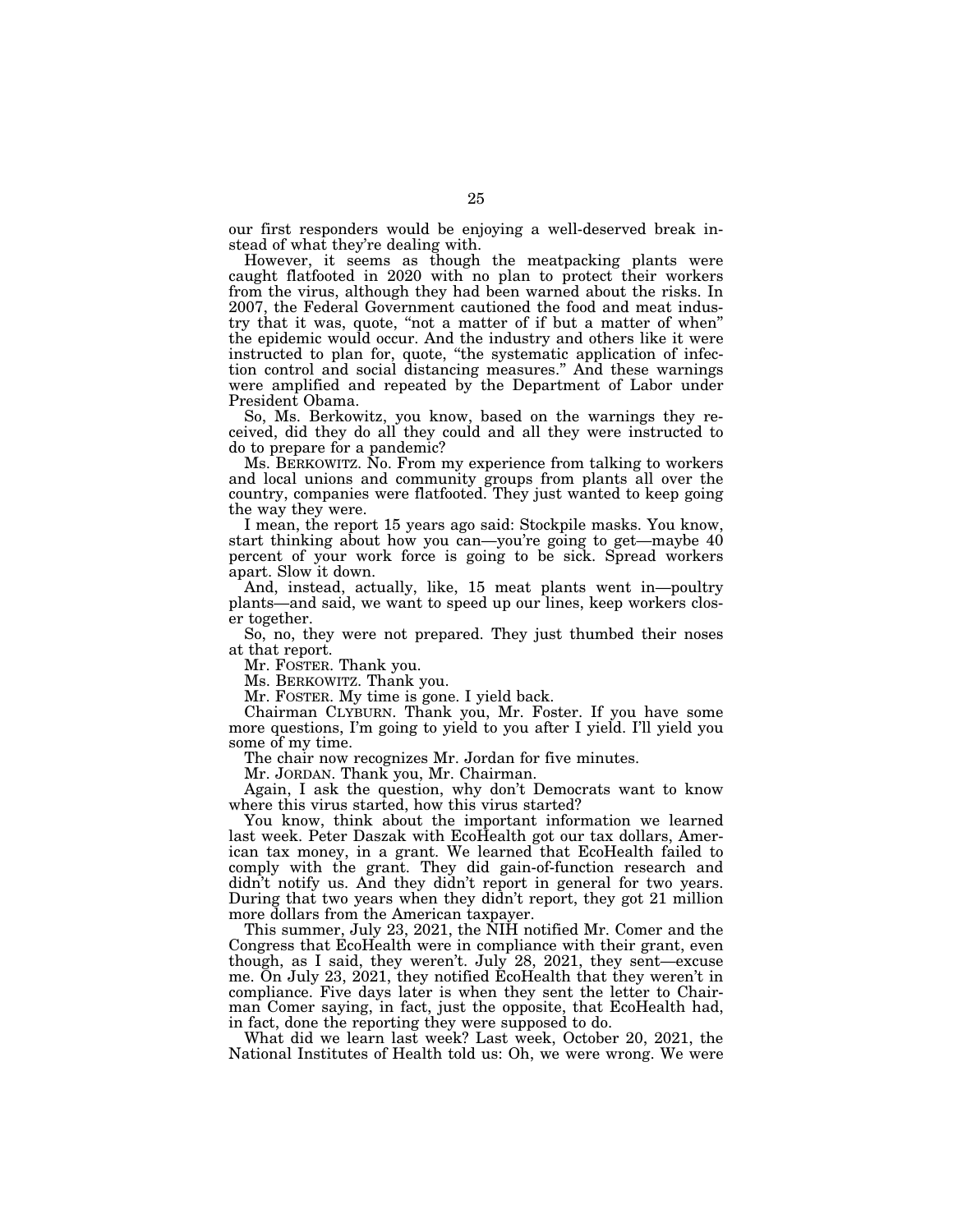wrong. They weren't in compliance. Even though they had told us they were, they weren't in compliance.

And, on that same day they told us that, on their website they changed the definition of what gain-of-function research really is.

What I find interesting, too, is last week—no, actually, not last week; two days ago—two days ago, there was an op-ed in the editorial board at The Washington Post—not just an op-ed, the editorial board at The Washington Post said this: Mr. Daszak insists that the laboratory could not be the source of the pandemic, of the virus.

But the final two paragraphs, they say this: Unanswered questions keep emerging about Mr. Daszak and the Wuhan Institute of Virology. Why did he not disclose? Why didn't Mr. Daszak disclose his 2018 proposal to the Defense Advanced Research Projects Agency for research on bat coronaviruses with the WIV and others which called for engineering a modification onto spike proteins of chimeric viruses that would make them infect human cells in a way the pandemic strain in fact did? What does he know about the data bases of viruses the WIV took offline in 2019 and never brought back? Does he know what research the WIV may have done on its own during or after their collaboration? What was being done at the Wuhan Institute of Virology in the months before the pandemic?

Pretty important questions. It would seem to me that the Select Committee on Coronavirus would kind of like answers to those. After all, The Washington Post says we need answers to those.

In fact, here's how they conclude their op-ed. Here's what the editorial board at The Washington Post says: Mr. Daszak must answer these questions before Congress. His grants were Federal funds, and it is entirely appropriate—I would add required—for Congress to insist on accountability and transparency. He might also help the world understand what really happened in Wuhan.

Amen to that. It's not often I agree with The Washington Post editorial board, but they get it. It seems to me the only entity that doesn't get it is the committee in Congress that's supposed to look into the coronavirus, the Select Committee on Coronavirus. Why we won't go after this issue, why we won't bring in Mr. Daszak that should be our witness.

I think this is an important subject, and I applaud that, but the main focus should be how this thing started so that we never get one of these things again. But for some reason, they don't want to do it.

The gentleman from Illinois talked about a fact-based approach. This is a fact-based approach. I'd like to get the facts. And the one guy that knows it is Mr. Daszak. He was the guy put on the World Health Organization team. He's the guy who misled us for two years, didn't report as he was supposed to under the grant where he got American tax dollars and did gain-of-function, which he was not permitted to do, under that grant proposal. He did all that. Yet Democrats don't seem to want to talk to him.

I'd like to talk to him. I'd like him to be sitting right there at that table where all of us, not just Republicans, but Democrats, could ask him questions too. We might be able to get to the bottom of this.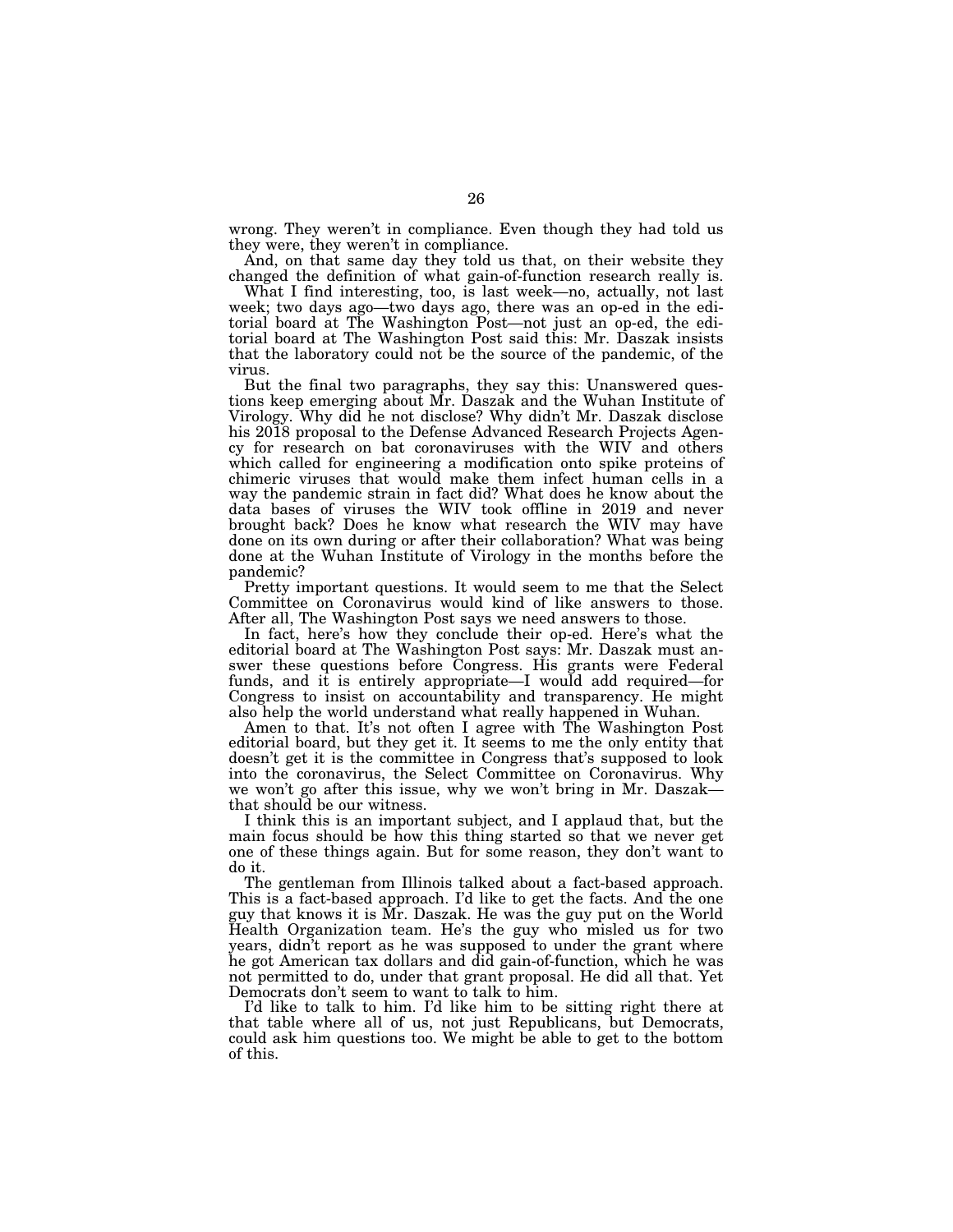But this idea that everyone has downplayed the lab leak theory, which to me seems now to be, like, the most likely explanation for how we got this terrible virus—no, they want us to believe it was a bat to a penguin to a hippopotamus to people and all this stuff.

I'd like Mr. Daszak here, and why the majority party won't do it I'll never know. But let's hope—let's hope they do it, particularly in light of everything we learned last week and the fact that the NIH changed the definition of ''gain-of-function'' last week, the same day they notified us of how EcoHealth had been out of compliance and had been misusing the grant dollars of the hardworking people of this great country.

I yield back.

Chairman CLYBURN. I thank the gentleman for yielding back.

As I promised, I'm going to yield a portion, if not all, of my five minutes to Mr. Foster.

Mr. FOSTER. Yes. It just—you know, I serve on—well, more than two committees, but, you know, it strikes me that there is a mistake that's often made on the other side of the aisle, to mistake speaking falsehoods rapidly for intelligence and truth.

And, you know, when you see things, statements like we just heard, where-

Mr. JORDAN. Will the gentleman yield?

Mr. FOSTER [continuing]. People haven't understood, for example, the elementary difference between human cells and mouse cells with humanized ACE2 receptors, you know, if you're going to talk about scientific issues, at least take the time to understand the——

Mr. JORDAN. Would the gentleman yield?

Mr. FOSTER. No. I have been yielded the time, and it's not mine to-

Mr. JORDAN. Well, I wasn't asking you. I was asking the chairman.

Mr. FOSTER. I'd prefer to just continue on my line of questioning and go back to the subject, actually, of this hearing, though I really—I'd urge anyone interested in this issue to look at the thoughtful discussion that happened on a bipartisan basis in the House Oversight Committee, which will continue to be looking at this issue.

All right. Well, let's see, if we just—well, maybe I'll just try—— Mr. JORDAN. It's a-

Mr. FOSTER [continuing]. To get back to the—

Mr. JORDAN. Mr. Chairman?

Mr. FOSTER [continuing]. Get back to some of the subjects here. Let's see, I'm shuffling my papers here.

OK. You know, it really—if we get back to this issue about, you know, why, despite being warned, you didn't see a response, you know, a response and a preparation ahead of time in the meatpacking industry, you know, is it just the economic issues? You know, are there noneconomic issues? You know, the fact that the workers are, you know, not at the top of the socioeconomic ladder, is that part of it?

Any thoughts on that, of why it seemed to be so uniquely bad in the meatpacking industry?

Ms. BERKOWITZ. I've been doing worker safety and this work for almost 40 years, and I think what's happened over the last 20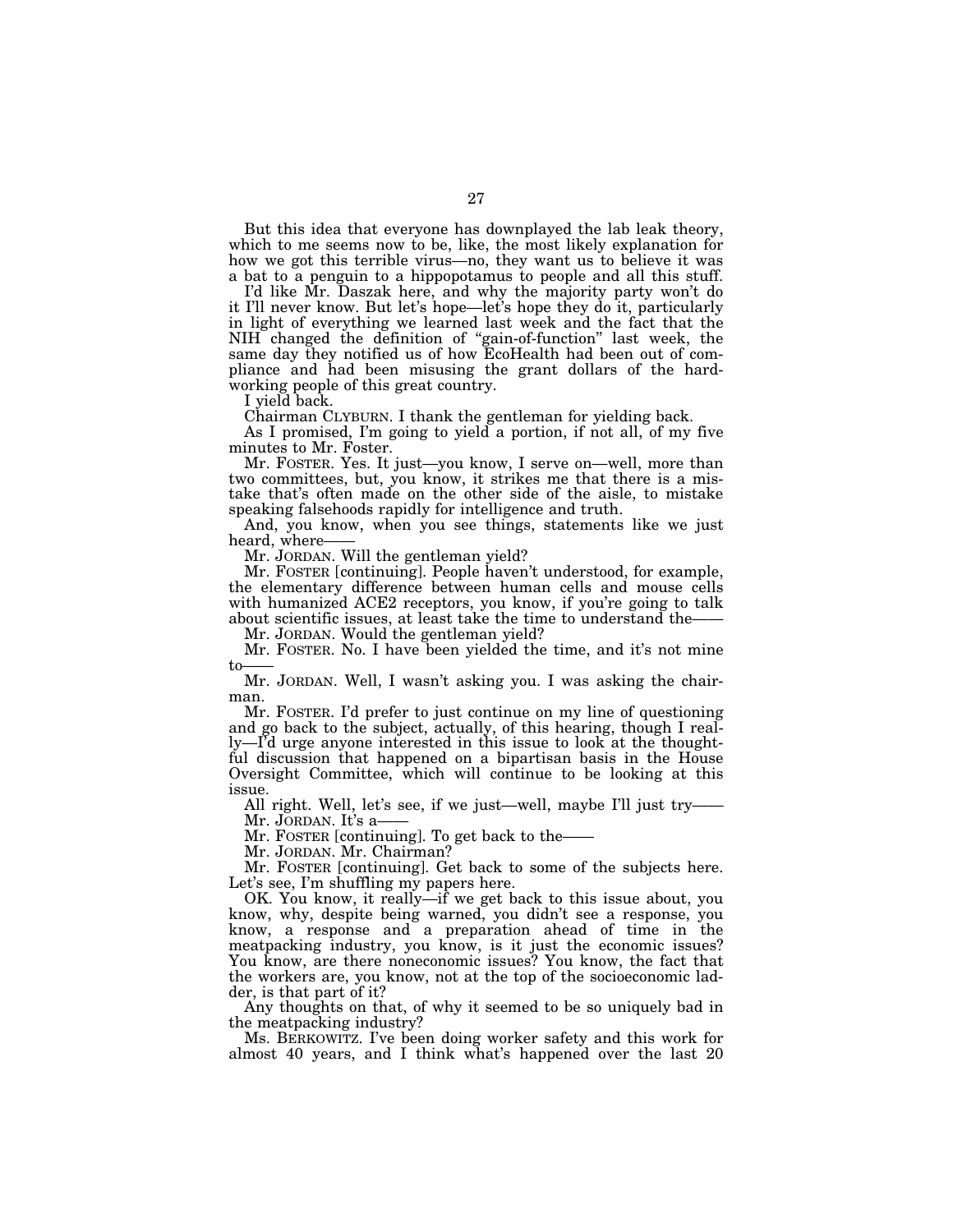years is the industry has gotten a lot more concentrated, so now you have these huge companies that have unlimited resources.

But you also have, sort of, a very terrified work force. I mean, in poultry, only 30 percent is union. But even in some of the plants, workers are too scared to speak out because of retaliation because they are largely refugees, and they're worried if they speak out, they'll lose their job. They're immigrants workers who may know some people with some issues, and they don't want, you know, any trouble.

And so the industry sort of gets away with things because you don't have—you know, like, Amazon has a work force that's willing to speak out, and they don't care if they get fired. It's a very different work force in meatpacking.

I mean, these really are the hardest-working people. They do great jobs. They're proud of what they do. But I couldn't get one meatpacking worker, even a union plant, to speak to the press for the first five months of the pandemic. They were terrified. But I got their children, and then Rose, who's a lawyer and a child, who really stepped up in a big way.

Mr. FOSTER. I see. And the children being citizens?

Ms. BERKOWITZ. Yes.

Mr. FOSTER. Yes. Because that's always the implicit threat in these. You see it in warehouse workers from time to time as well, that, OK, just the fear that, you know, if you speak up, even if you're legal to work, your sister will be deported, or that sort of implicit threat.

And you see it again and again. You see it driving down wages, driving down working conditions. And this is a secondary symptom of that same thing.

Ms. Godinez, do you have thoughts on this?

Ms. GODINEZ. Yes. I just wanted to add to the retaliation point, Nebraska Appleseed came out with a report and touched on this retaliation point. And over 80 percent of workers noted that either their supervisor didn't care for their safety and that they strongly disagreed that their supervisors followed company policies.

And then toward your question about why meatpacking plant workers were affected specifically, I just want to highlight that it was people of color, and that's due to existing social and economic inequities.

Only 20 percent of Black and Latinx workers are able to work from home. And we know, obviously, in the meatpacking industry, you're not able to work from home; you're going to risk going to work and exposing yourself.

Additionally, we're also talking about workers that are highly likely to be uninsured. That goes for both Black workers and immigrant workers.

Mr. FOSTER. Thank you.

And I think the lesson we should all draw from this is that, when you have work forces like that, that you have a higher duty to prepare for pandemics to protect those workers, which will fall predominantly—you know, the suffering will fall to them when——

Chairman CLYBURN. The gentleman's time has expired. Thank you so much—well, maybe my time has expired.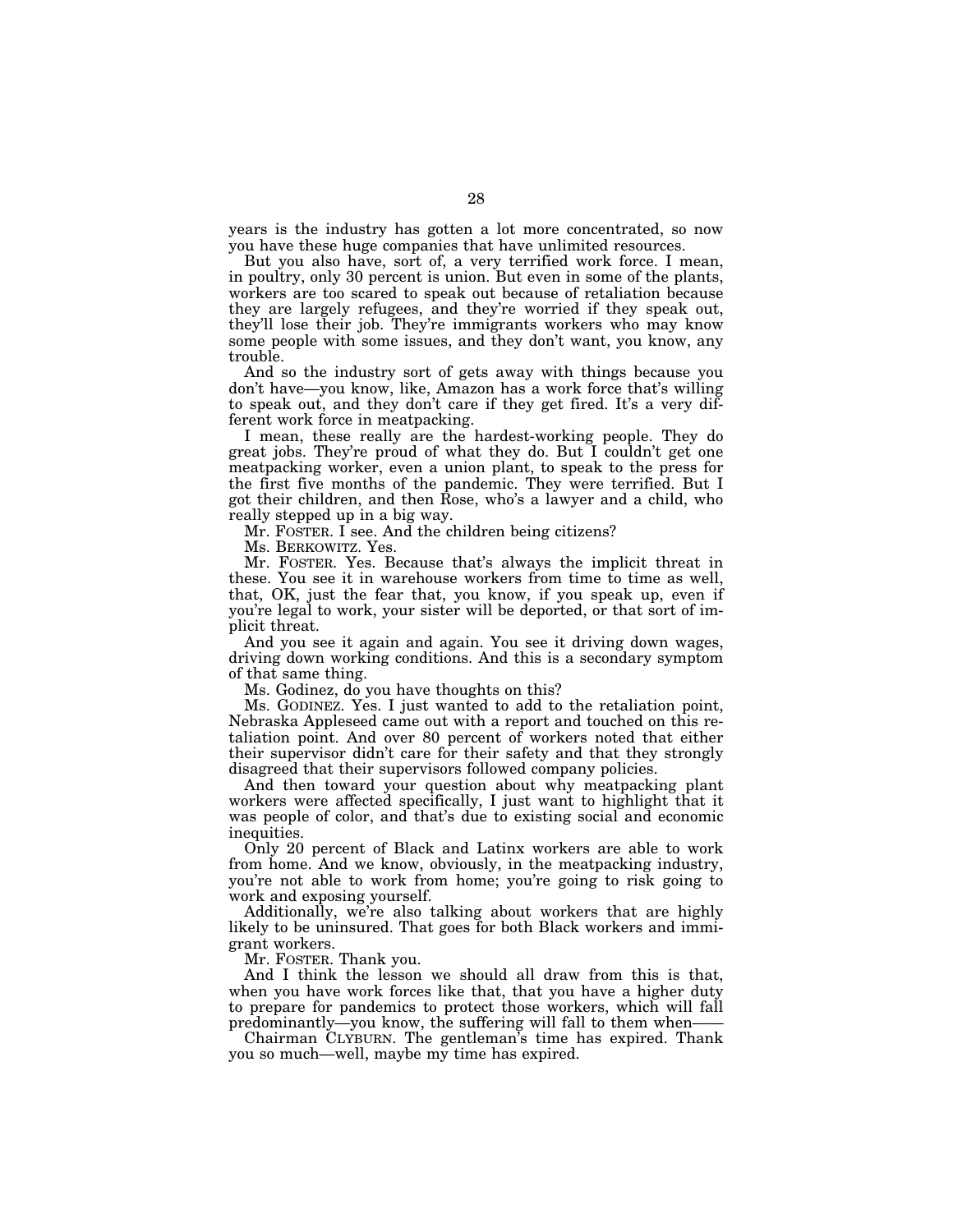I notice that the ranking member is not here, so I'm going to yield to Mr. Jordan-

Mr. JORDAN. Appreciate it, Mr. Chairman.

Chairman CLYBURN [continuing]. So that he may make a closing statement.

Mr. JORDAN. Yes, I appreciate it, Mr. Chairman.

Again, I fail to see why we wouldn't want Mr. Daszak to come in front of this committee. I hope that will be the case.

I would just point out too, the gentleman from Illinois talks about—one of the witnesses at your so-called origin hearing was a signer of the now-infamous Lancet letter, which Dr. Birx told us in a deposition was completely out of step with the science, the individual Stanley Perlman.

And I don't—you know, the gentleman from Illinois and Dr. Fauci are the smartest people on the planet, but I don't pretend to be some scientist, I have never said that. I was just reading from The Washington Post editorial board. I don't know what all that stuff means. All I know is those are pretty darn important questions that we need answers to, and the one guy who can do it is the one guy who lied to us.

Think about this. We had a guy who got American taxpayer money to do research in China on bat coronaviruses. The proposal said, do not do gain-of-function research, and report if you do, and report periodically to the NIH. He did gain-of-function research, didn't report it, and didn't report periodically. And during the timeframe when he failed to do that, he got 21 million more dollars of American tax money.

Now, if that doesn't warrant bringing him and sitting him right there and letting all of us ask questions, including Mr. Foster, I don't know what does. I do not know what does.

And, oh, guess what? It's not just Jim Jordan and Republicans; it's The Washington Post. ''Mr. Daszak must answer these questions before Congress.'' I could not agree more.

It has been a year and a half—more than a year and a half of Americans losing their First Amendment liberties because of all kinds of edicts and mandates from government. We'd at least like to know what started it all. But obviously Mr. Foster doesn't care, and it seems like the chairman of this good committee doesn't care either.

But I would again come back to a fundamental question. There's only one committee, only one select committee that's supposed to look into the coronavirus issue, and it seems to me the first question we'd be most focused on is: How did this thing start?

And now *The Washington Post* agrees with me. Holy cow. Jordan and *The Washington Post* on the same page, Mr. Chairman.

Chairman CLYBURN. That is strange, isn't it?

Mr. JORDAN. You would think Democrats would want to find the answer to that. But no, no, they don't want to do it. They just want to talk about how much smarter they are than the rest of us. OK, fine.

The good folks I represent in west-central Ohio, they may not be as smart as Mr. Foster, but they're good people, and they would like to know how this thing started.

I yield back.